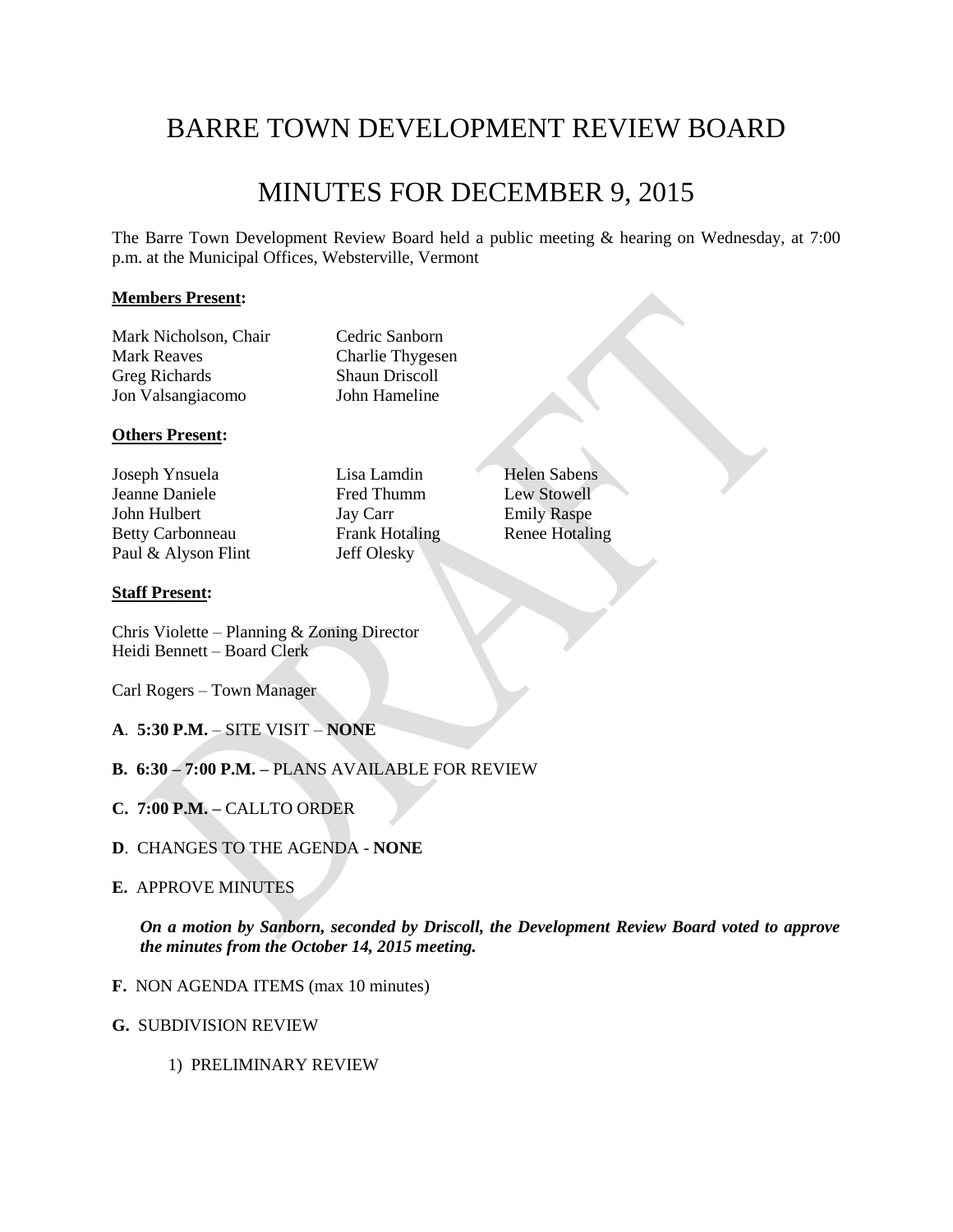# **APPLICANT: FECTEAU**

**Request by Viateau & Patricia Fecteau for preliminary approval for a 4-lot subdivision on property located off Beckley Hill Road; Parcel ID 008/029.00; Zoned: Medium Density Residential; P-15000013**

Consultant: Chase & Chase

Date: December 4, 2015

## **STAFF REPORT/REVIEW COMMENTS FROM CHRIS VIOLETTE,**

## **PLANNING OFFICER**

This is a preliminary request for a four lot subdivision. The current lot is shown to be 33 acres (according to tax records) in size and is located in a medium density residential zone which has a 1 acre minimum lot size when municipal sewer is used with onsite water. Minimum road frontage is 200 feet. The subject parcel is located in a residential area with medium sized lots.

This proposal is the green highlighted map included in your packets.

Currently the lot is 33 acres.

The plan creates lot 6 at 1.41 acre in size. The lot is proposed with a single-family dwelling with access off a proposed new Town Road. The lot is shown to have 218 feet of road frontage along the proposed road. Municipal sewer will service this lot. Water is onsite.

The plan creates lot 7 at 1.01 acres. Lot 7 is proposed with a single-family dwelling with 307 feet of road frontage and access off the proposed new road. Municipal sewer will service this lot, water is onsite.

There is proposed an unnumbered lot of .55 acres to be conveyed to the Town of Barre for the purpose of a new Town road.

Also shown is a 1.37 acres parcel that is unnumbered that is also intended to be conveyed to the Town of Barre for the purpose of a new road. This parcel provides access to the four Fecteau houses with a constructed driveway. The Town has already agreed to take this over as a Town road but that has yet to occur. The other question with this parcel is the section where the sewer line is located doesn't have to be conveyed to the Town with the road. Its only purpose is for the existing Town sewer line which the Town already has an easement for. This piece might be better suited for a boundary line adjustment with an abutting lot.

Remaining land is shown to be 28.6

The 1.37 acre parcel where the Fecteau driveway is and what will be a town road brings up an issue with the conformity of the remaining land. The Fecteau's would like this parcel to run past the end of the road turn-around and end where it meets the remaining land (circled on the green plan). This would leave the remaining land with only 69.06 feet of road frontage and short of the required 200 feet by 139.04 feet. This configuration is the Fecteaus preference however having been advised that this would be nonconforming and possibly not approved, they have applied for, on this month's agenda, a boundary line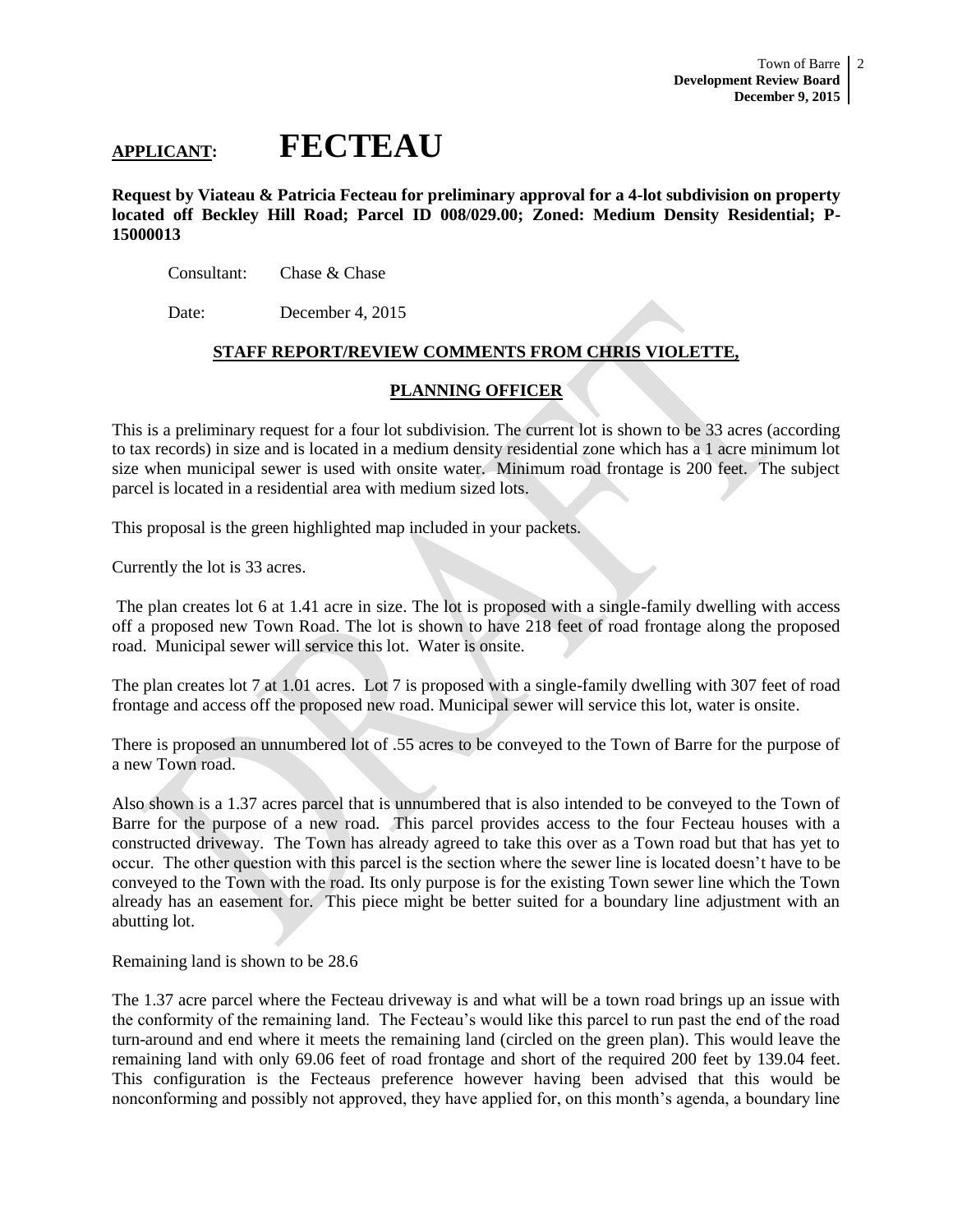adjustment between Dan Fecteau and Vic Fecteau which would wrap Dan's lot around the end of the Town road leaving the remaining land with no road frontage. Dan would then provide an easement to the remaining land sufficient in width to make the remaining land conforming.

As I said the configuration shown on this map is what the Fecteaus would prefer. The thought is why mess around with property lines just to make the lot conforming. There is some truth to that and at some point the access to back land and road frontage needs to be looked at. The DRB can approve as presented but it would not be in compliance with the regulations. In effect, approval of this without appeal would in essence create a waiver. However, it would or could call into question the develop ability of the remaining land because it isn't conforming.

Plan submitted do not include details of the new road construction.

The new road in the .55 acre parcel will have to be approved by the Selectboard between preliminary and final approval.

There is a .24 acre discrepancy in the acreage compared to what is shown on the plans and what the assessor has.

## **REVIEW COMMENTS FROM HARRY HINRICHSEN, TOWN ENGINEER**

I have reviewed the proposed project and have comments to make regarding the lots being created.

When reviewing the lot layout with Chris Violette I indicated that I favored two lay out options relating to the proposed road and sewer takeover.

It is my understanding that the Town will be getting a sewer easement for the sewer line coming from the development out to Beckley Hill Road and not a deeded piece of land for it to cross. This then would mean some type of lot line adjustment for the sewer easement to be on a separate parcel that would need to be merged with an abutting lot (probably Jim Fecteau's parcel).

The road would be a separate parcel of a certain lot size that would be deeded to the Town providing it is brought up to Town Road Standards particularly for width and paving. I don't see any reason for the Town to own the small parcel at the end of the right-of-way (ROW) which could easily go to Danny Fecteau. I favor this road layout rather than have the Town get a deed for extra land beyond the limits of the 50' ROW. I fell it needs to be done this way in order to prevent problem for frontage issues in the future (lot frontage conformance). The lot for the road should be identified with a Lot number and lot size and preferably not include the sewer easement area.

# **SUMMARY OF RECOMMENDATIONS & CONDITIONS:**

While I tend to agree with Jim that doing the boundary line adjustment just to eliminate road frontage when the lot can be conforming anyway with a right-of-way seems a bit silly. But it is what it is and that is what our regulations say. I guess in order to be consistent this plan should show the remaining land with no frontage and should be adjusted before final after the boundary line adjustment is approved.

I think it can be preliminarily approved with the condition it come back for final with the remaining land not having road frontage.

1. Final plans have to show road construction details.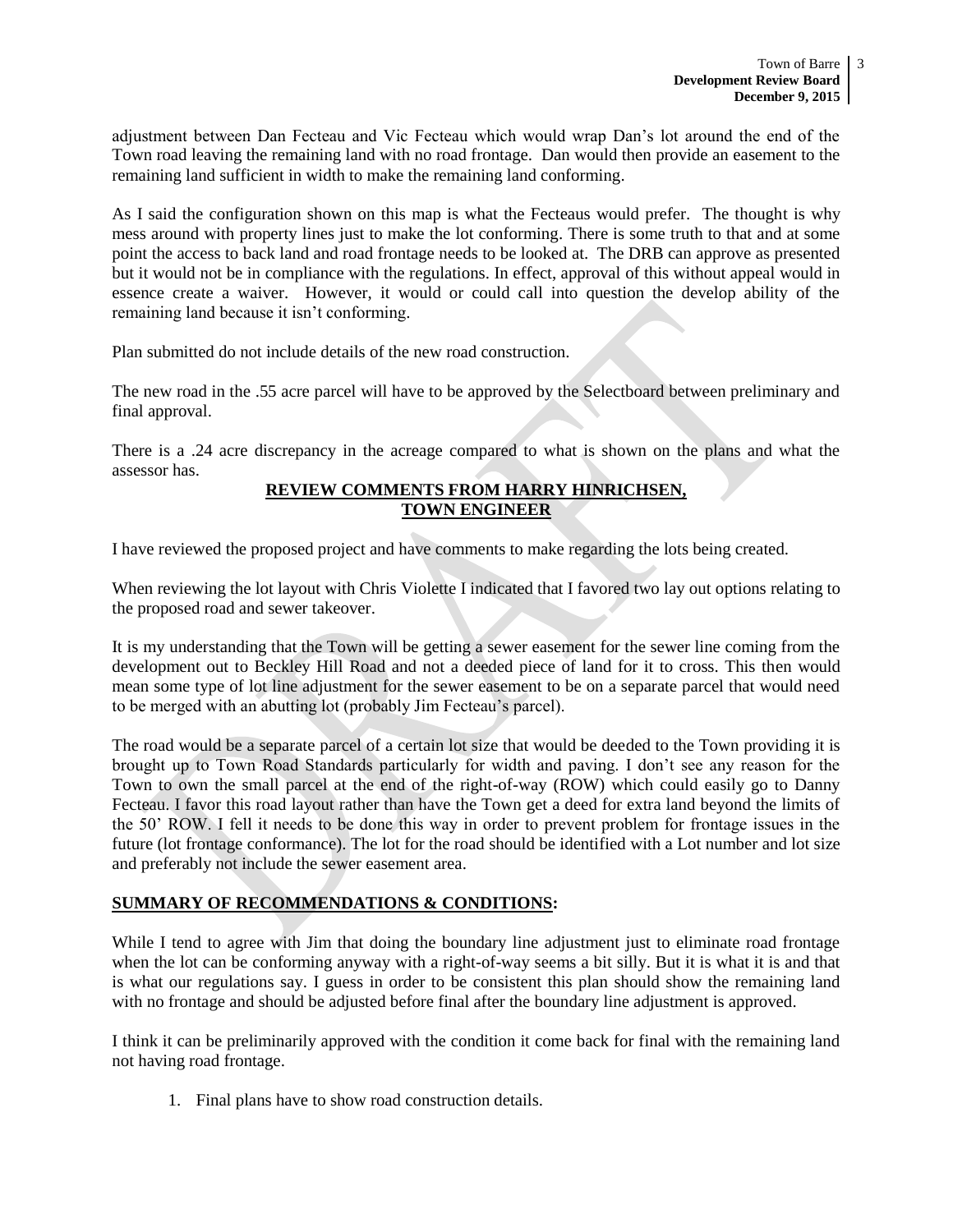- 2. Proposed road extension (.55 acer parcel) must be approved by the Selectboard between before final approval.
- 3. Final plans show the remaining land without any road frontage but at a minimum have access by way of a 25 foot right-of-way across land of Dan Fecteau.
- 4. Figure out discrepancy in acreage.
- 5. Underground power to lot 7.

## **ADDITIONAL COMMENTS:**

CV provided a summary of this agenda item.

J. Fecteau stated that he believes the remaining land should have the road frontage, but understands it goes against the current regulations.

John Hulbert (199 Beckley Hill)—about the road frontage; CV displayed on the map where the road frontage is.

Betty Jean Carbonneau (219 Beckley Hill Rd)—asked where the new road will be; CV stated the driveway that is existing.

Jeanne Daniele asked if the Town taxpayers will be paying for the road construction; Fecteau stated that the developer pays for it. CV stated it takes a few months..

Sanborn asked about underground power; Lot 7 will be underground to the existing pole.

Sanborn stated he's not in favor of the short road frontage.

Valsangiacomo stated he's not in favor in the short road frontage.

The board was willing to approve this plan but with what was considered option B which doesn't allow the remaining land to have substandard road frontage. Plan B will require a BLA with abutter Danny Fecteau eliminating road frontage for the remaining land. Danny Fecteau will provide a minimum of a 25' right-of-way to the remaining land. The BLA is on this same agenda (P-15000014  $\&$  15).

## **MOTION & RECOMMENDATION:**

*On a motion by Sanborn, seconded by Reaves, the Development Review Board voted to approve the preliminary request by Viateau & Patricia Fecteau for preliminary approval for a 4-lot subdivision on property located off Beckley Hill Road; Parcel ID 008/029.00; Zoned: Medium Density Residential; P-15000013; Approval pending boundary line adjustment (P-15000014 & 15)and conditions 1-5 listed in the staff comments.*

## **DISCUSSION:**

CONDITIONS Yes\_\_\_\_ No\_\_\_\_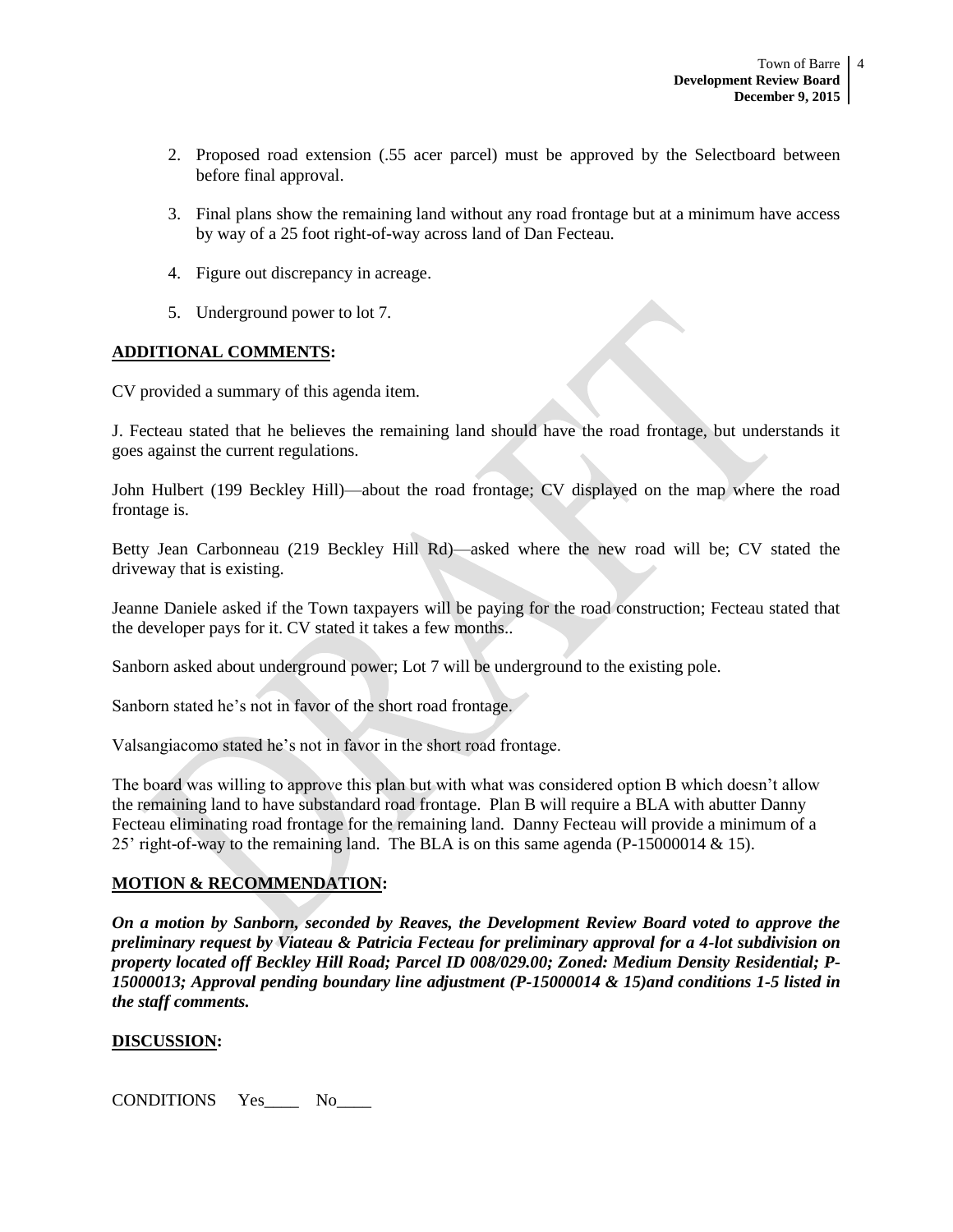MOTION BY: SANBORN SECOND BY: REAVES

## **ROLL CALL:**

Mark Nicholson \_YES\_ Charles Thygesen, Sr. \_YES Jon Valsangiacomo YES Cedric Sanborn YES Shaun Driscoll YES Mark Reaves <u>YES</u> Greg Richards **EXALL** \*Jim Fecteau \_ \_ \*John Hameline \_ \_

*\*Alternate Development Review Board Members*

# **APPLICANT: FECTEAU RESIDENTIAL**

**Request by Fecteau Residential for preliminary approval for a 3-lot subdivision on property located off Nichols Rd: Parcel ID 008/021.02; Zoned: Medium Density Residential; P-150000016** 

Consultant: Chase & Chase

Date: December 4, 2015

# **STAFF REPORT/REVIEW COMMENTS FROM CHRIS VIOLETTE, PLANNING OFFICER**

This is a preliminary request for a three lot subdivision of land. The subject parcel is currently 29.95 acres (according to tax records) and is located in a medium density residential zone which has a minimum lot size of one acre when municipal sewer is used with onsite water. Minimum road frontage is 200 feet. The subject parcel is located in a residential area with medium sized lots.

This proposal is the yellow highlighted map included in your packets.

Currently the lot is 29.95 acres.

The plan creates lot 4 at 3.18 acre in size. The lot is proposed with a single-family dwelling with access of a proposed new Town Road. The lot is shown to have 200 feet of road frontage along the proposed road. Municipal sewer will service this lot. Water is onsite.

There is proposed an unnumbered lot of .22 acres to be conveyed to the Town of Barre for the purpose of a new Town road.

Also shown on the plans is a .03 acre temporary easement from Fecteau Residential to the Town of Barre for a temporary turn-around.

Plan submitted do not include details of the new road construction.

This plan will need to that includes a new road will have to seek Selectobard approval between preliminary and final approval.

There is a .21 acre discrepancy in the acreage compared to what is shown on the plans and what the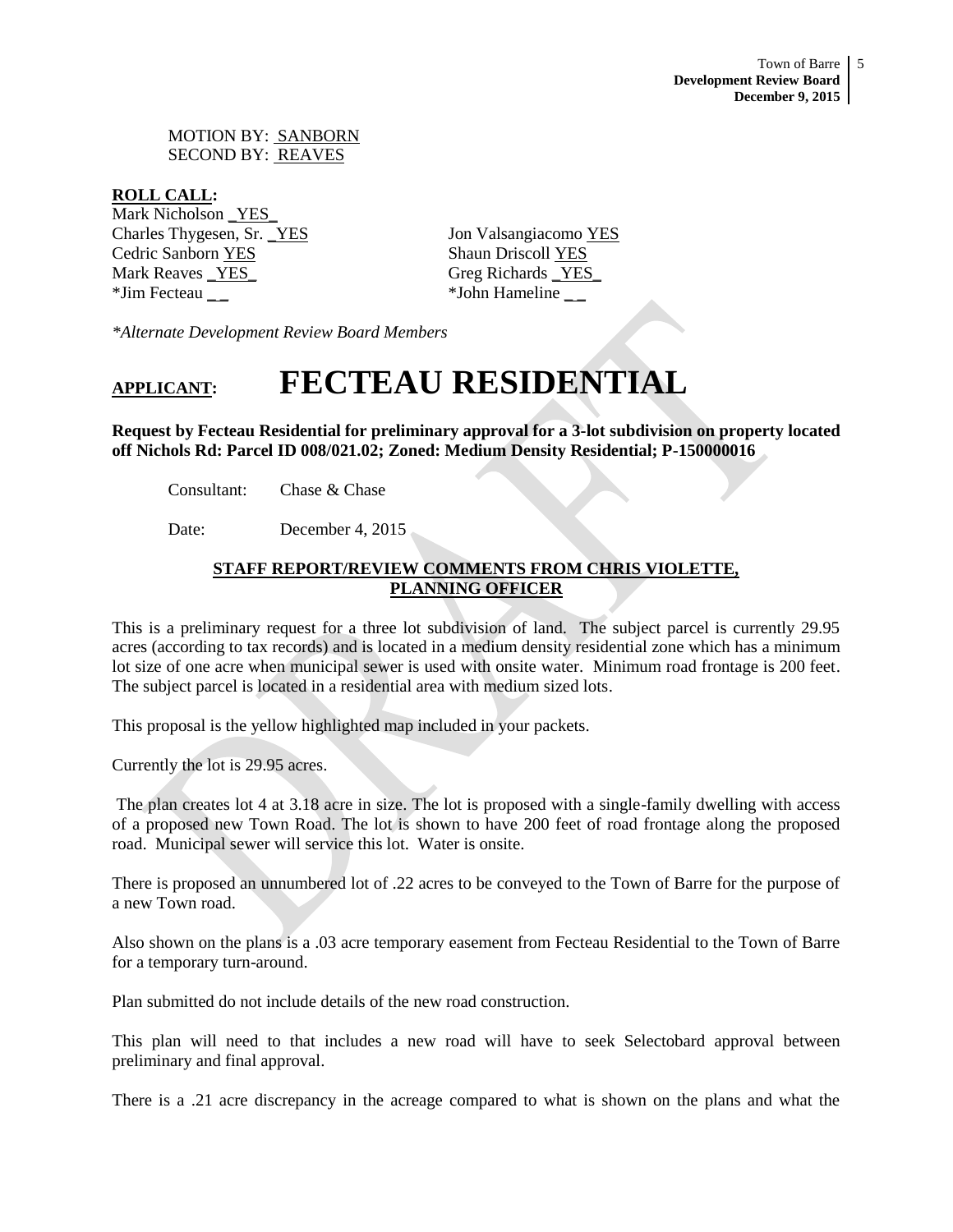assessor has.

# **REVIEW COMMENTS FROM HARRY HINRICHSEN, TOWN ENGINEER**

I have reviewed the proposed project and have comments to make regarding the lots being created.

The proposed new road to the north ends in a hammer-head turnout to the left (west). This is not a preferred configuration for snow plowing. Since the hammer-head has yet to be built and it would most likely be in the form of an easement that might eventually allow for future road extension, I recommend the hammer-head easement be to the right (east) onto New Lot 4 rather than Revised Lot 3.

## **SUMMARY OF RECOMMENDATIONS & CONDITIONS:**

I recommend approving and moving to final in January with the following conditions.

- 1. Final plans have to show road construction details.
- 2. Proposed road extension must be approved by the Selectboard between before final approval.
- 3. Figure out discrepancy in acreage.
- 4. Hammerhead will be right-sided.

## **ADDITIONAL COMMENTS:**

CV gave a summary of this agenda item.

Fecteau stated that the new lots will be accessed via Beckley Hill Rd.

Valsangiacomo asked about the hammerhead and the Town Engineer not being in favor; Fecteau is agreeable to change it to a right-sided hammerhead

## **MOTION & RECOMMENDATION:**

*On a motion by Sanborn, seconded by Driscoll, the Development Review Board voted to approve the request by Fecteau Residential for preliminary approval for a 3-lot subdivision on property located off Nichols Rd: Parcel ID 008/021.02; Zoned: Medium Density Residential; P-150000016* 

## **DISCUSSION:**

CONDITIONS Yes No MOTION BY: SANBORN SECOND BY: DRISCOLL

**ROLL CALL:** Mark Nicholson \_YES\_ Charles Thygesen, Sr. <u>YES</u> Jon Valsangiacomo YES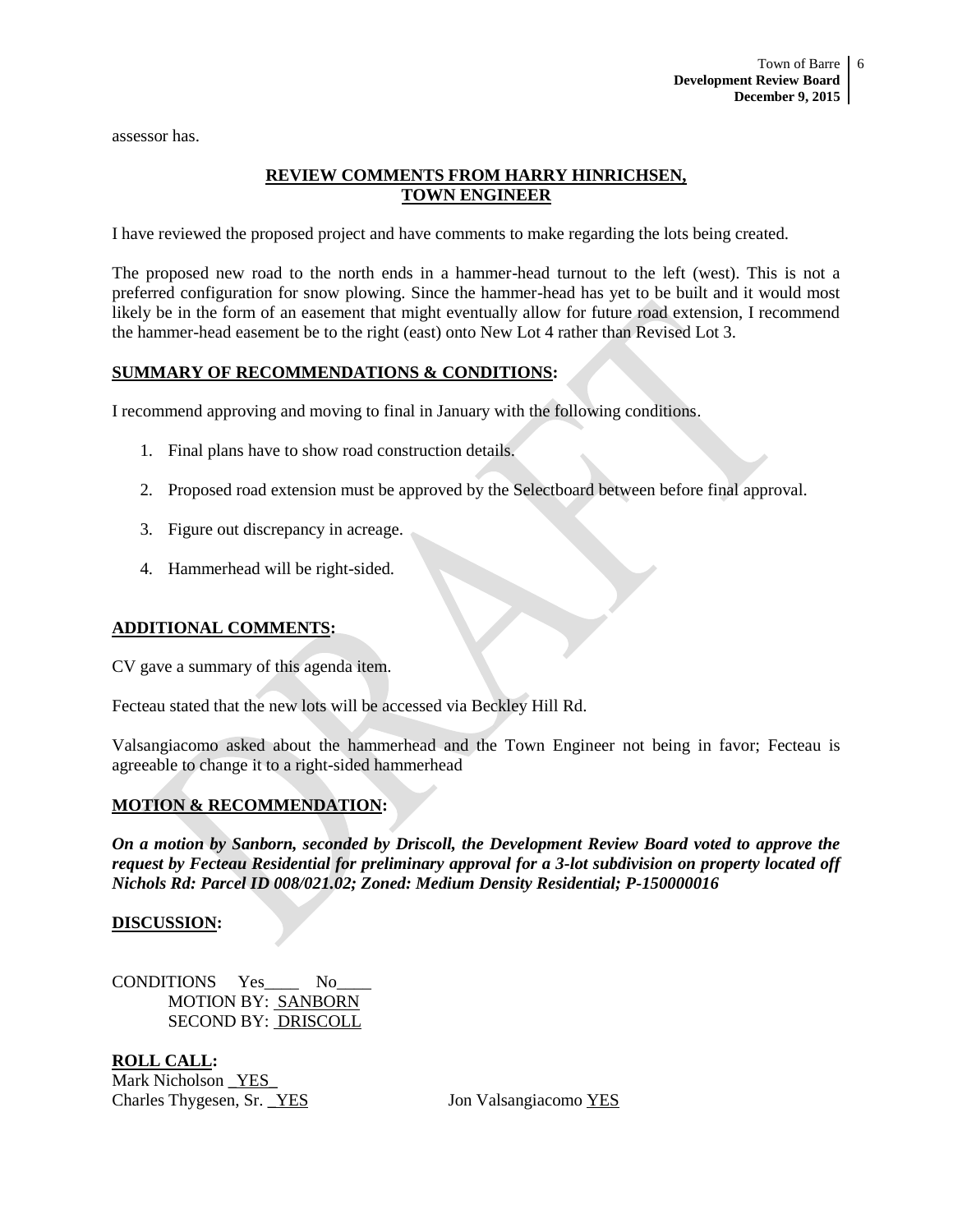Cedric Sanborn YES Shaun Driscoll YES \*Jim Fecteau \_ \_ \*John Hameline \_ \_

Mark Reaves YES Greg Richards YES

*\*Alternate Development Review Board Members*

# **APPLICANT: TOWN OF BARRE**

**Request by the Town of Barre for preliminary approval a 2-lot subdivision for property located off Parker Road in the Industrial Park; Parcel ID 006/047.04; Zoned: Industrial; P-15000019**

Consultant: American Consulting

Date: December 4, 2015

# **STAFF REPORT/REVIEW COMMENTS FROM CHRIS VIOLETTE, PLANNING OFFICER**

This is a preliminary request for the purpose of creating a two lot subdivision of land. The intent is that this proposal will also be heard as a warned public hearing during this same meeting if approved here. The subject parcel is located within the Wilson Industrial Park and is zoned industrial.

The current lot size is 40 acres.

The proposed lot size is 6.5 acres but that needs clarification before the meeting with updated plans. The lot size is supposed to be around 4 acres. The Town manager was on vacation last week so that when the overall size after surveying came out to be 6.5 American consulting was not able to get with him for clarification.

It's expected that before the meeting the exact size and line placement will have been worked out.

Not developed on this parcel is planned at this time.

## **REVIEW COMMENTS FROM HARRY HINRICHSEN, TOWN ENGINEER**

I have reviewed the proposed project and have no comments at this time to make regarding the lots being created. I believe there are some items regarding the specifics of the parcel boundary and size that need to be finalized.

## **SUMMARY OF RECOMMENDATIONS & CONDITIONS:**

As long as the lot size and configuration is clarified by the meeting, I recommend moving this request to final later on this agenda.

## **ADDITIONAL COMMENTS:**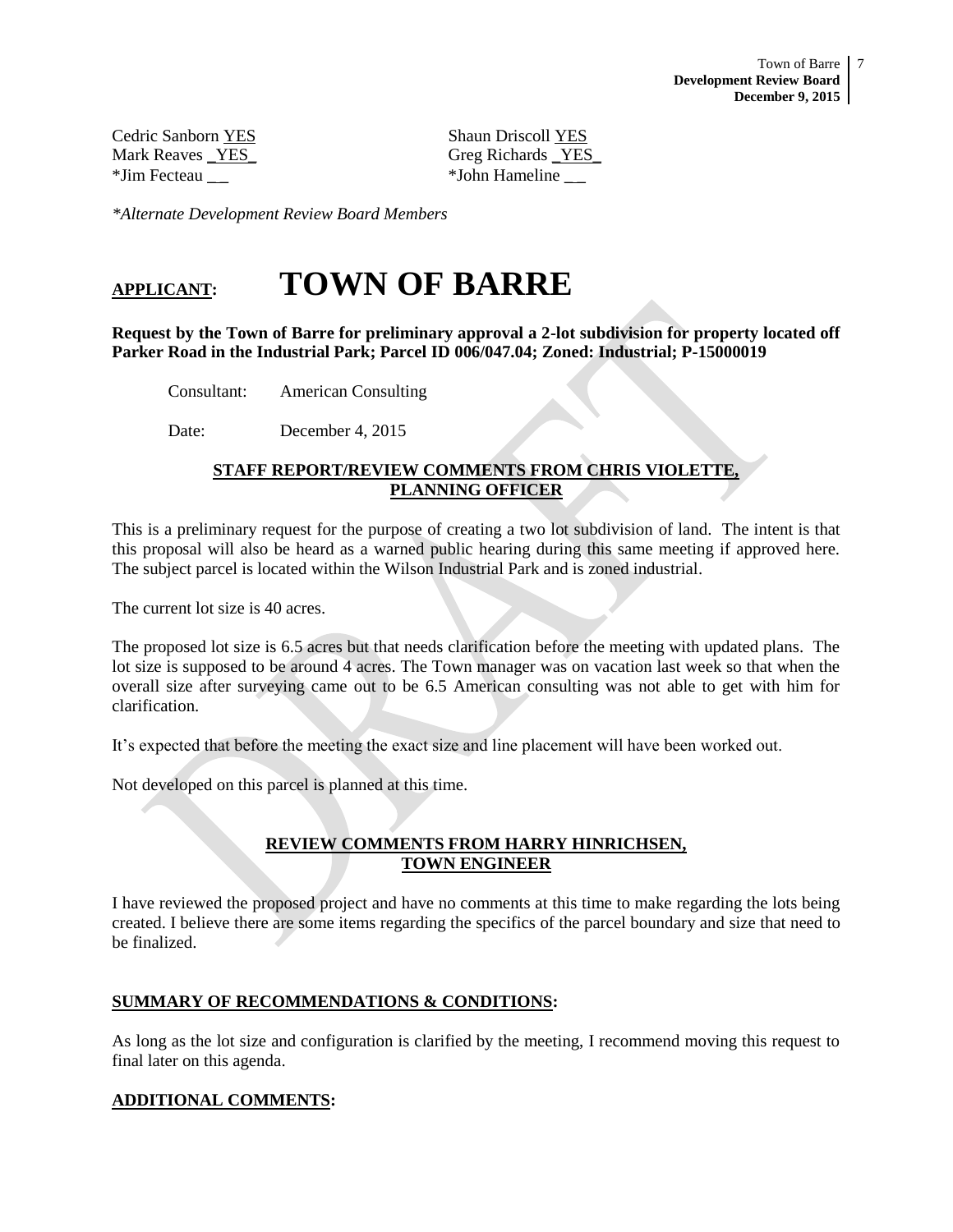CV gave a brief summary.

CV stated at this time there isn't a plan for development.

## **MOTION & RECOMMENDATION:**

*On a motion by Reaves, seconded by Sanborn, the Development Review Board voted to approve the request by the Town of Barre for preliminary approval a 2-lot subdivision for property located off Parker Road in the Wilson Industrial Park; Parcel ID 006/047.04; Zoned: Industrial; P-15000019*

## **DISCUSSION:**

CONDITIONS Yes No MOTION BY: REAVES SECOND BY: SANBORN

**ROLL CALL:** Mark Nicholson YES Charles Thygesen, Sr. \_YES Jon Valsangiacomo YES **Cedric Sanborn YES** Shaun Driscoll YES Mark Reaves YES Greg Richards YES \*Jim Fecteau \_ \_ \*John Hameline \_ \_

*\*Alternate Development Review Board Members*

2) WARNED PUBLIC HEARINGS

# **APPLICANT: FECTEAU / FECTEAU RESIDENTIAL**

**Request by Viateur & Patricia Fecteau and Fecteau Residential for a boundary line adjustment for property owned off Beckley Hill Road & Nichols Rd; Parcel ID's 008/029.00 & 008/021.02; Zoned: Medium Density Residential; P-15000011 & P-15000012** 

Consultant: Chase and Chase

Date: December 4, 2015

## **STAFF REPORT/REVIEW COMMENTS FROM CHRIS VIOLETTE, PLANNING OFFICER**

This is a warned public hearing for the purpose of a boundary line adjustment between land owned by Vic Fecteau and Fecteau Residential. The subject parcels are located in a medium density residential zone where the minimum lot size is one acre when municipal sewer and onsite water are being used.

The map is the orange highlight in your packets.

Before BLA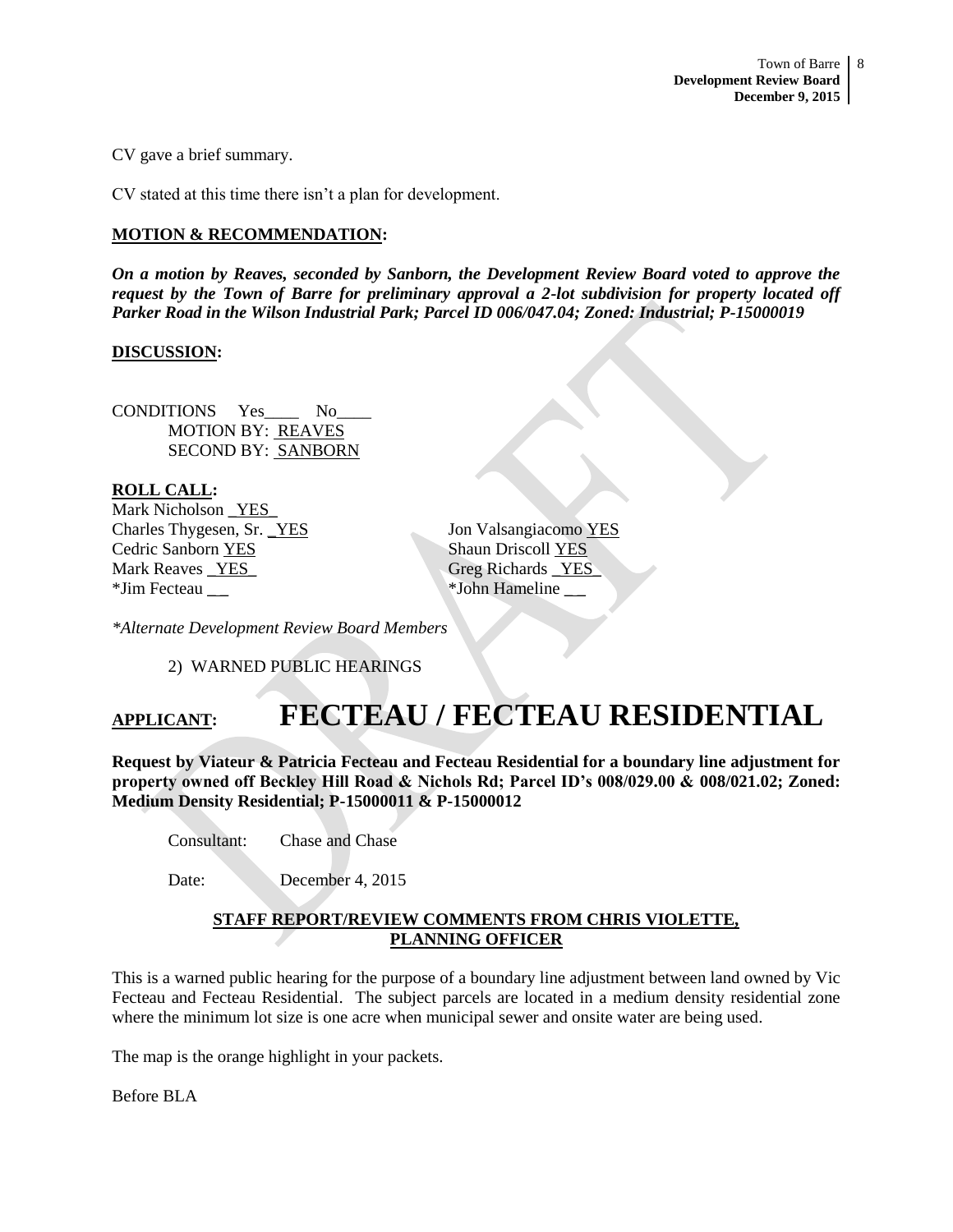Fecteau Residential land size 29.95 acres Vic Fecteau land size 33 acres

Fecteau Residential will convey at .18 acre parcel to Vic Fecteau.

The purpose of this BLA is to allow lot 7 of the four lot subdivision being considered on this month's agenda by Vic Fecteau to be conforming.

The .18 acre parcel must be conveyed from Fecteau Residential to Vic Fecteau and merged with Vic Fecteau's lot

# **REVIEW COMMENTS FROM HARRY HINRICHSEN, TOWN ENGINEER**

I have reviewed the proposed project and have no problems other than my previous comments to make regarding the lots being realigned.

# **SUMMARY OF RECOMMENDATIONS & CONDITIONS:**

I recommend approval of this request with the following conditions suggested:

- 1. To complete this boundary line adjustment, a deed conveying the .18 acres from Fecteau Residential to Viateur & Patricia Fecteau must be completed within 30 days. Said deed must also clearly state that this land is merged, combined as one lot of 1.01 acres.
- 2. One (1) (18" x 24") recording plat must be submitted to the Planning office for filing in the Town of Barre land records in accordance with Barre Town subdivision regulation and state statute within 180-days of approval.
- 3. Three (3) sets (24" x 36") paper copies of the final approved plan must be submitted to the Planning Office within 30-days of approval unless a request to extend is made and approved by staff.
- 4. An electronic version of the final approved plan must be submitted to the Planning and Zoning Office within 30 days of approval.
- 5. No changes to the approved plan can be made unless first reviewed by either the Town Planning Officer, or the Town Engineer for a determination of significance. If it is determined that an proposed change is significant, the plan will be required to go back before the Development Review Board for approval of the proposed change.
- 6. Failure to comply with any conditions as stated herein, could lead to nullification of this subdivision.

# **ADDITIONAL COMMENTS:**

CV gave a brief summary.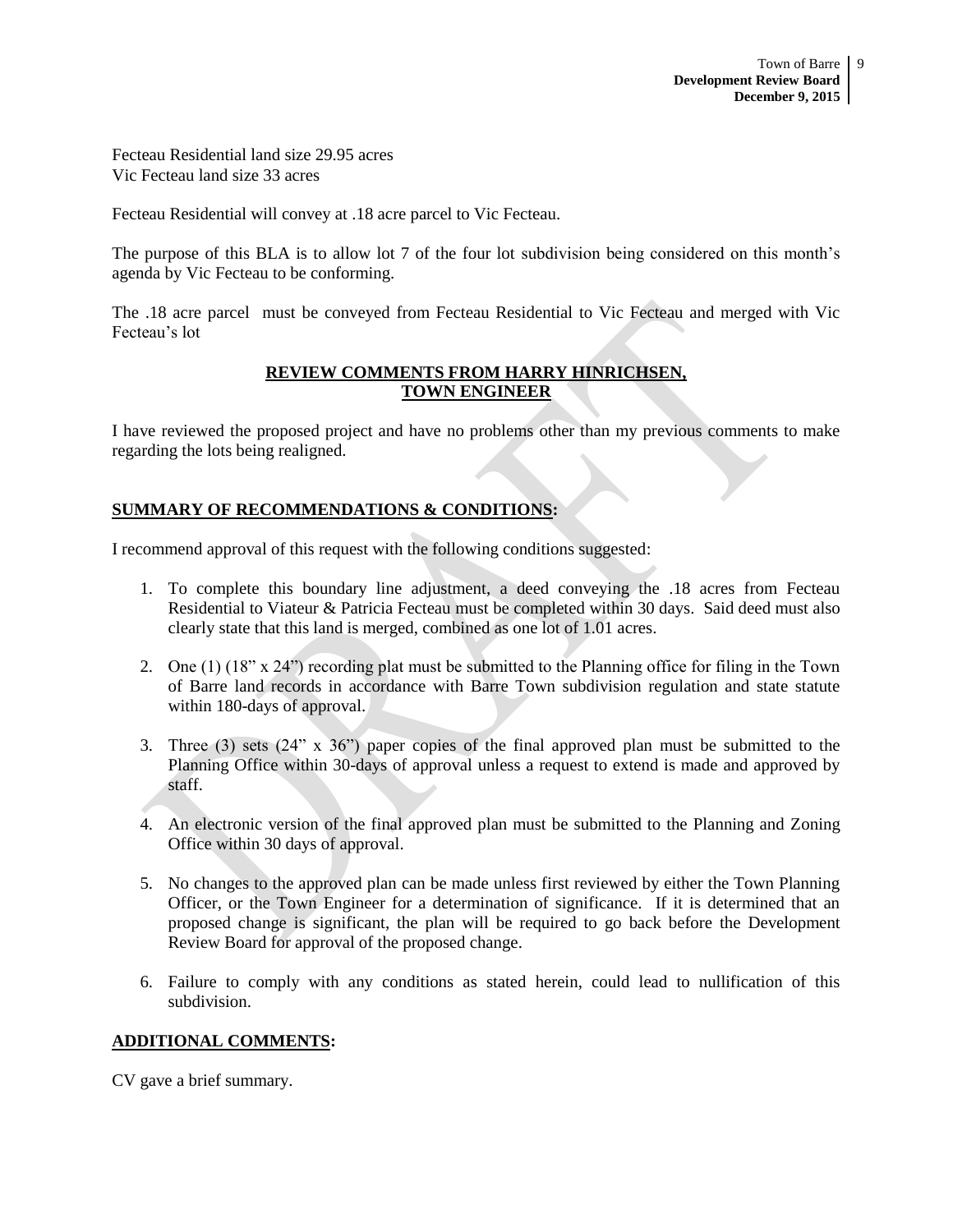The boundary line adjustment is to create a conforming lot.

## **MOTION & RECOMMENDATION:**

*On a motion by Reaves, seconded by Driscoll, the Development Review Board voted to approve the request by Viateur & Patricia Fecteau and Fecteau Residential for a boundary line adjustment for property owned off Beckley Hill Road & Nichols Rd; Parcel ID's 008/029.00 & 008/021.02; Zoned: Medium Density Residential; P-15000011 & P-15000012; Approval is subject to conditions 1 – 6.* 

## **DISCUSSION:**

CONDITIONS Yes \_\_X\_\_ No\_\_\_\_ MOTION BY: REAVES SECOND BY: DRISCOLL

## **ROLL CALL:**

Mark Nicholson YES Charles Thygesen, Sr. <u>YES</u> Jon Valsangiacomo YES Cedric Sanborn YES Shaun Driscoll YES Mark Reaves \_YES\_ Greg Richards \_YES\_ \*Jim Fecteau \_ \_ \*John Hameline \_ \_ *\*Alternate Development Review Board Members*

# **APPLICANT: FECTEAU / FECTEAU**

**Request by Viateur & Patricia Fecteau and Danny Fecteau for a boundary line adjustment for property located off Beckley Hill Road; Parcel ID's 008/029.00 & 008/021.02; Zoned: Medium Density & High Density Residential; P-150000014 & P-150000015**

Consultant: Chase and Chase

Date: December 4, 2015

## **STAFF REPORT/REVIEW COMMENTS FROM CHRIS VIOLETTE, PLANNING OFFICER**

This is a warned public hearing for the purpose of a boundary line adjustment between land owned by Danny Fecteau and Vic and Patricia Fecteau. The subject parcels are located in a high density residential zone where the minimum lot size is one acre when municipal sewer and onsite water are being used.

The map is the pink highlight in your packets.

Before BLA

Danny Fecteau land size 1.53 acres Vic Fecteau land size 33 acres

Vic Fecteau will convey at .05 acre parcel to Danny Fecteau.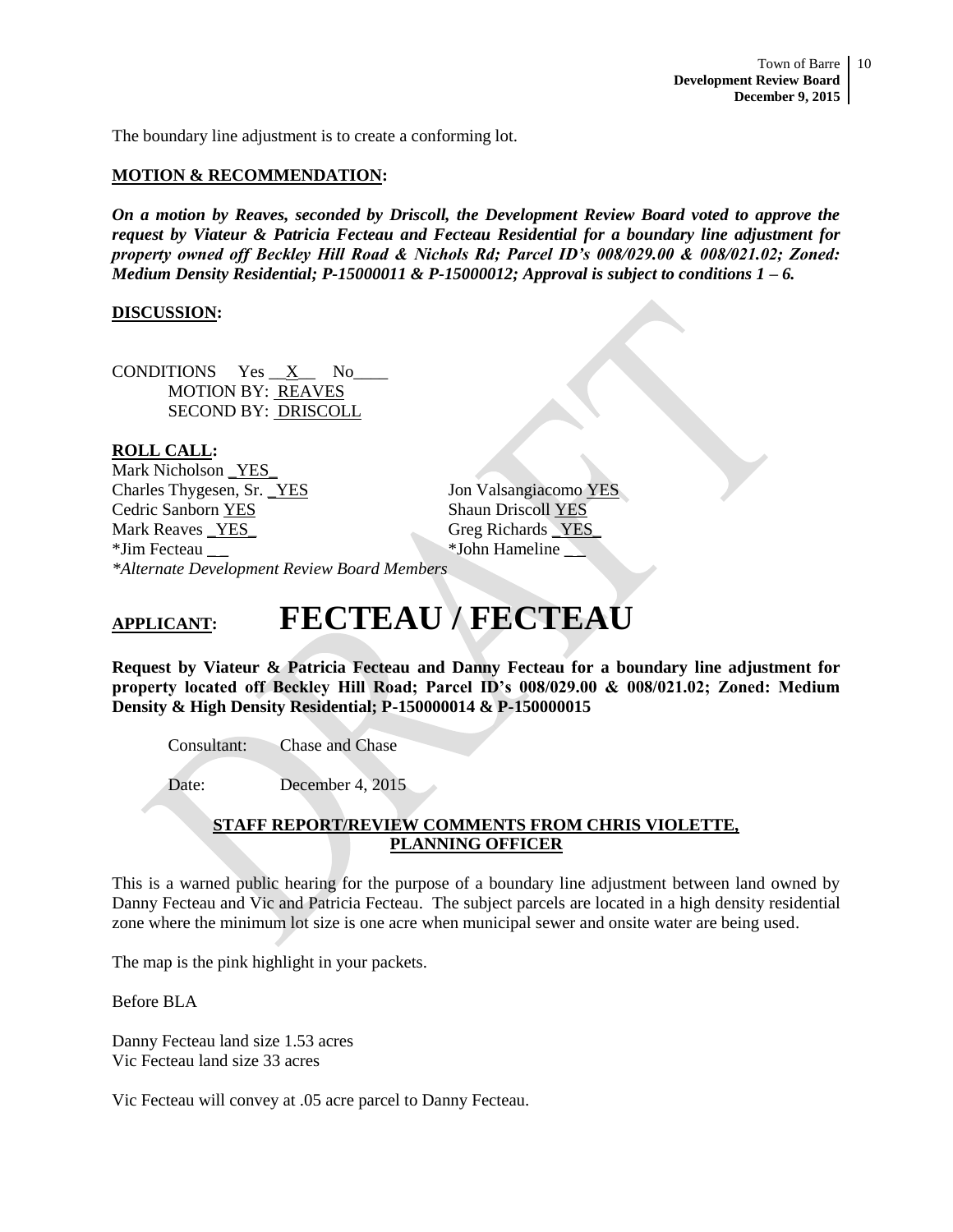Vic Fecteau will have to retain at a minimum of 25 foot right-of-way across Danny Fecteau's land for the land of Vic to remain conforming.

The purpose of this BLA is to allow the remaining land of Vic Fecteau to be conforming by removing all the road frontage is would have been left with.

This is the BLA that allows the four lot subdivision which is also on this month agenda to be conforming if the four lot subdivision isn't approved as presented. If the four lot subdivision is approved as presented, both Danny and Vic Fecteau will withdraw this request.

If this BLA proceeds, the .05 acre parcel must be conveyed from Vic Fecteau to Danny Fecteau and merged with Danny's lot

## **REVIEW COMMENTS FROM HARRY HINRICHSEN, TOWN ENGINEER**

I have reviewed the proposed project and have no problems other than my previous comments to make regarding the lots being realigned.

## **SUMMARY OF RECOMMENDATIONS & CONDITIONS:**

If not withdrawn, I recommend approval of this request with the following conditions suggested:

- 1. To complete this boundary line adjustment, a deed conveying the .05 acres from Vic and Patricia Fecteau to Danny Fecteau must be completed within 30 days. Said deed must also clearly state that this land is merged, combined as one lot of 1.58 acres.
- 2. One (1) (18" x 24") recording plat must be submitted to the Planning office for filing in the Town of Barre land records in accordance with Barre Town subdivision regulation and state statute within 180-days of approval.
- 3. Three (3) sets (24" x 36") paper copies of the final approved plan must be submitted to the Planning Office within 30-days of approval unless a request to extend is made and approved by staff.
- 4. An electronic version of the final approved plan must be submitted to the Planning and Zoning Office within 30 days of approval.
- 5. No changes to the approved plan can be made unless first reviewed by either the Town Planning Officer, or the Town Engineer for a determination of significance. If it is determined that an proposed change is significant, the plan will be required to go back before the Development Review Board for approval of the proposed change.
- 6. Failure to comply with any conditions as stated herein, could lead to nullification of this subdivision.

## **ADDITIONAL COMMENTS:**

CV provided a brief summary.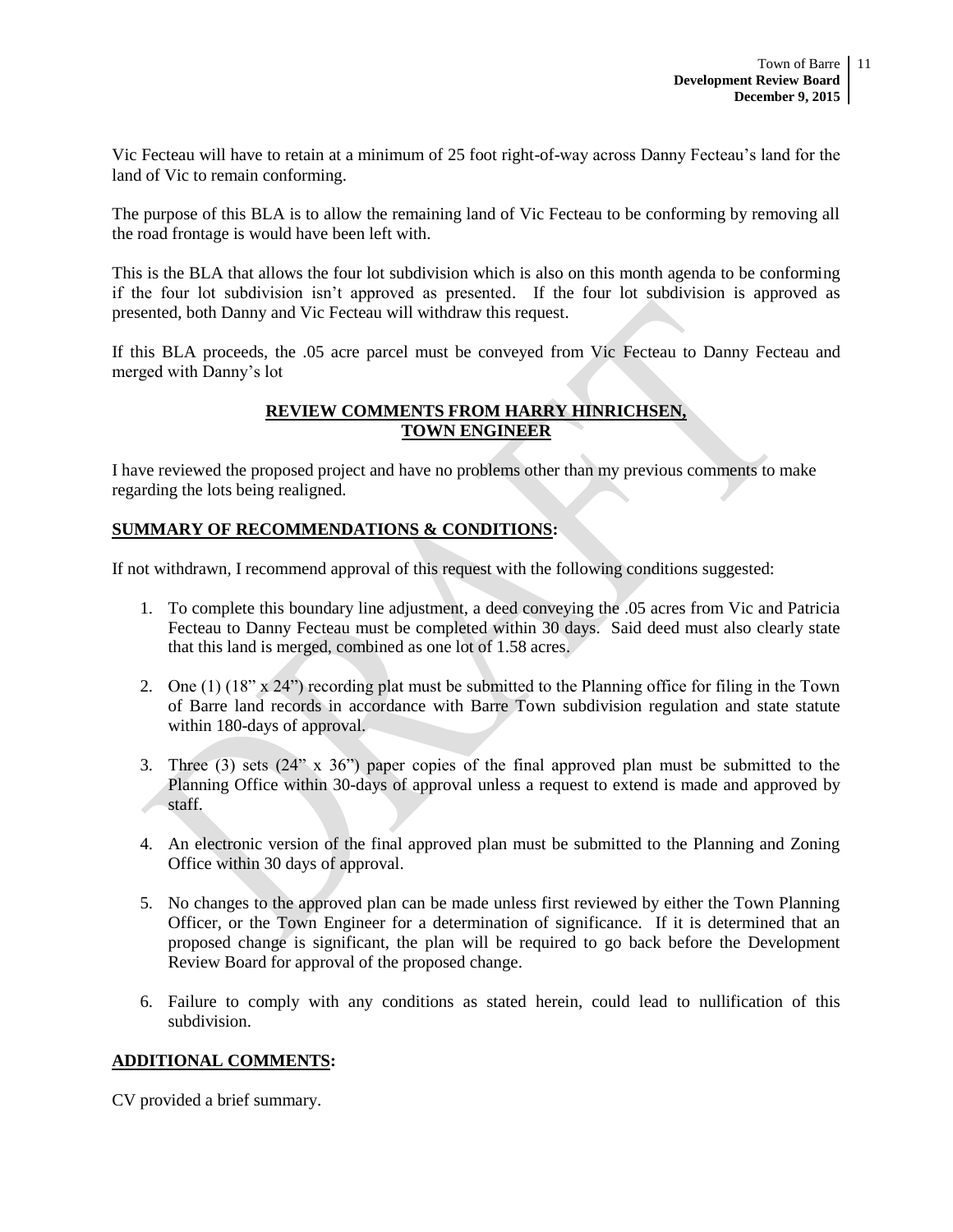This boundary line adjustment eliminates the road frontage to the remaining land in the 4-lot subdivision (P-15000013) preliminarily approved earlier on this agenda.

## **MOTION & RECOMMENDATION:**

*On a motion by Reaves, seconded by Sanborn, the Development Review Board voted to approve the request by Viateur & Patricia Fecteau and Danny Fecteau for a boundary line adjustment for property located off Beckley Hill Road; Parcel ID's 008/029.00 & 008/021.02; Zoned: Medium Density & High Density Residential; P-150000014 & P-150000015; Approval is subject to conditions 1 - 6.* 

## **DISCUSSION:**

CONDITIONS  $Yes \_X$  No MOTION BY: REAVES SECOND BY: SANBORN

**ROLL CALL:** Mark Nicholson YES Charles Thygesen, Sr. \_YES Jon Valsangiacomo YES **Cedric Sanborn YES** Shaun Driscoll YES Mark Reaves YES Greg Richards YES \*Jim Fecteau \_ \_ \*John Hameline \_ \_

*\*Alternate Development Review Board Members*

# **APPLICANT: JDJ DEVELOPMENT COMPANY, INC.**

**Request by JDJ Development Company, Inc., for a 2-lot merger for property located at 33 & 39 Rudd Farm Road; Parcel ID's 039/003.07 & 039/003.15; Zoned: Very High Density Residential; P-15000017 & P-15000018.**

Consultant: Chase and Chase

Date: December 4, 2015

## **STAFF REPORT/REVIEW COMMENTS FROM CHRIS VIOLETTE, PLANNING OFFICER**

This is a warned public hearing for the purpose of merging two existing developed lots into one. The subject lots are both located in a very high density residential zone and are conforming in their current configuration.

The applicant owns both parcels

Parcel ID: 039/003.07 is currently .4 acres in size Parcel ID: 039/003.15 is currently .37 acres in size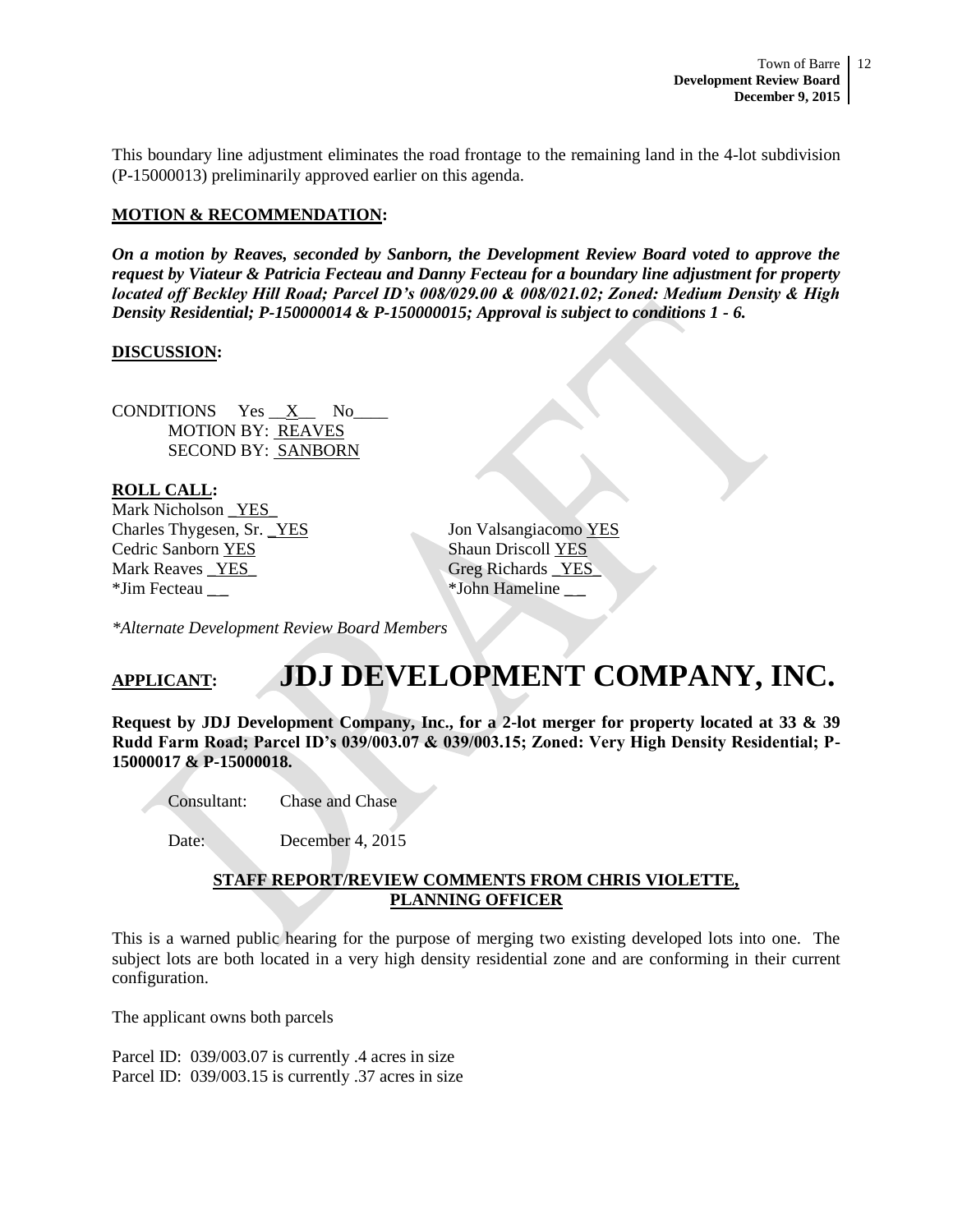As mentioned both have single-family residential dwellings located on them.

The plan is to merge the two lots into one undivided parcel of .77 acres.

This merger is necessary to allow the applicants to move forward with their plan to placed three multifamily dwellings. The Conditional Use Permit to placed three houses with four units each is on this month's agenda as well.

## **REVIEW COMMENTS FROM HARRY HINRICHSEN, TOWN ENGINEER**

I have reviewed the proposed project and have no concerns or comments to make regarding the lots being merged.

# **SUMMARY OF RECOMMENDATIONS & CONDITIONS:**

I recommend approval of this request creating one parcel of .77 acres in size with the following conditions:

- 1. To complete this merger, the two lots owned by the applicant must be merged by deed.
- 2. One (1) (18" x 24") recording plat must be submitted to the Planning office for filing in the Town of Barre land records in accordance with Barre Town subdivision regulation and state statute within 180-days of approval.
- 3. Three (3) sets (24" x 36") paper copies of the final approved plan must be submitted to the Planning Office within 30-days of approval unless a request to extend is made and approved by staff.
- 4. An electronic version of the final approved plan must be submitted to the Planning and Zoning Office within 30 days of approval.
- 5. No changes to the approved plan can be made unless first reviewed by either the Town Planning Officer, or the Town Engineer for a determination of significance. If it is determined that an proposed change is significant, the plan will be required to go back before the Development Review Board for approval of the proposed change.
- 6. Failure to comply with any conditions as stated herein, could lead to nullification of this subdivision.

#### **ADDITIONAL COMMENTS:**

Valsangiacomo recused / Hameline present

CV gave a brief summary of this item.

## **MOTION & RECOMMENDATION:**

*On a motion by Reaves, seconded by Driscoll, the Development Review Board voted to approve the*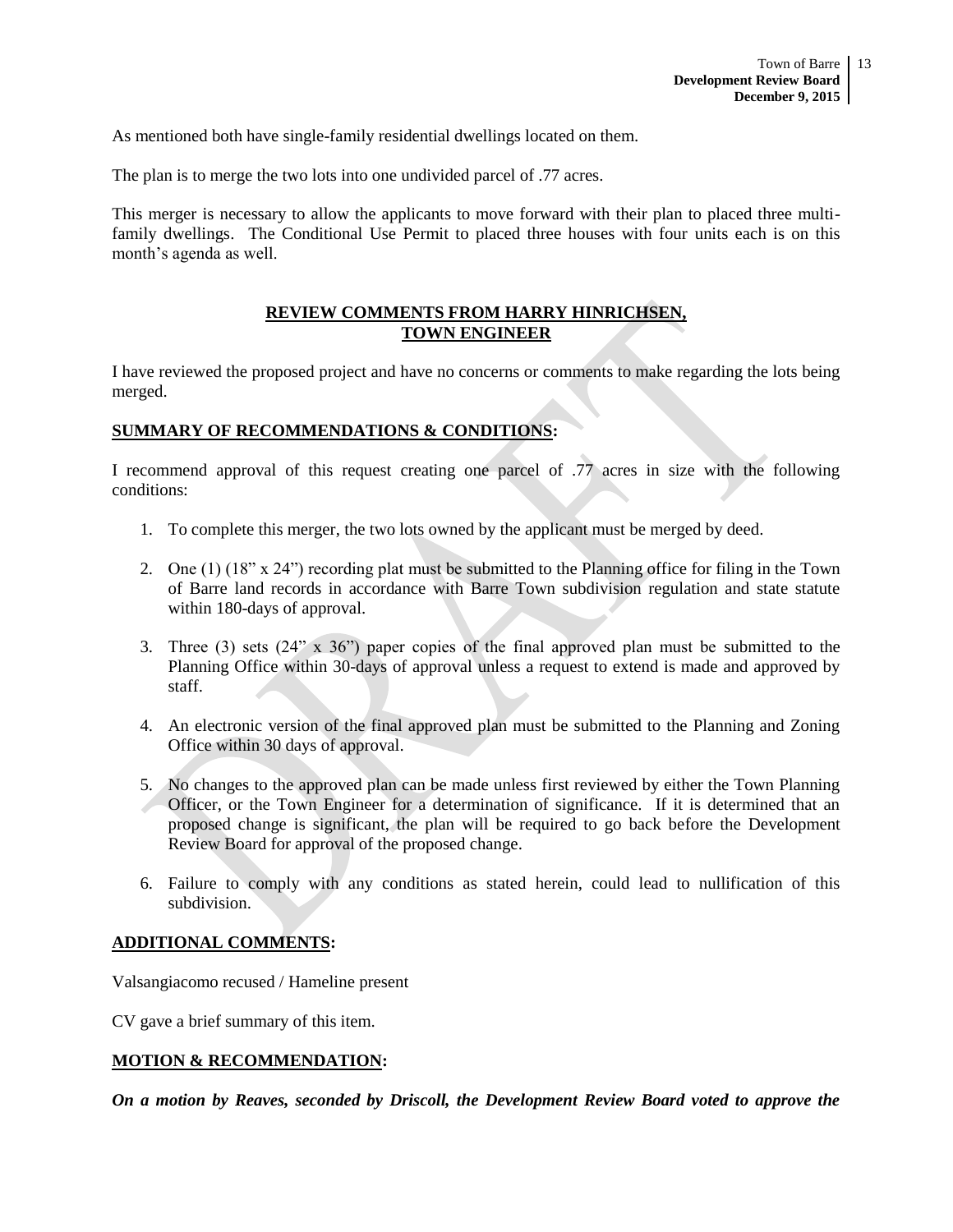*request by JDJ Development Company, Inc., for a 2-lot merger for property located at 33 & 39 Rudd Farm Road; Parcel ID's 039/003.07 & 039/003.15; Zoned: Very High Density Residential; P-15000017 & P-15000018. Approval is subject to conditions 1 – 6.* 

## **DISCUSSION:**

\*Valsangiacomo is present on the board.

CONDITIONS  $Yes \_X$  No MOTION BY: REAVES SECOND BY: DRISCOLL

#### **ROLL CALL:**

Mark Nicholson \_YES\_ Cedric Sanborn YES Shaun Driscoll YES Mark Reaves <u>\_YES</u> Greg Richards \_YES \*Jim Fecteau \_ \_ \*John Hameline YES

Charles Thygesen, Sr. YES Jon Valsangiacomo RECUSED

*\*Alternate Development Review Board Members*

# **APPLICANT: TOWN OF BARRE**

**Request by the Town of Barre for final approval a 2-lot subdivision for property located off Parker Road in the Industrial Park; Parcel ID 006/047.04; Zoned: Industrial; P-15000019**

Consultant: American Consulting

Date: December 4, 2015

## **STAFF REPORT/REVIEW COMMENTS FROM CHRIS VIOLETTE, PLANNING OFFICER**

This is a warned public hearing for the purpose of creating a two lot subdivision of land. This action assumes preliminary approval earlier on this same agenda. The subject parcel is located within the Wilson Industrial Park and is zoned industrial.

The current lot size is 40 acres.

The proposed lot size is 6.5 acres but that needs clarification before the meeting with updated plans. The lot size is supposed to be around 4 acres. The Town manager was on vacation last week so that when the overall size after surveying came out to be 6.5 American consulting was not able to get with him for clarification.

It's expected that before the meeting the exact size and line placement will have been worked out.

Not developed on this parcel is planned at this time.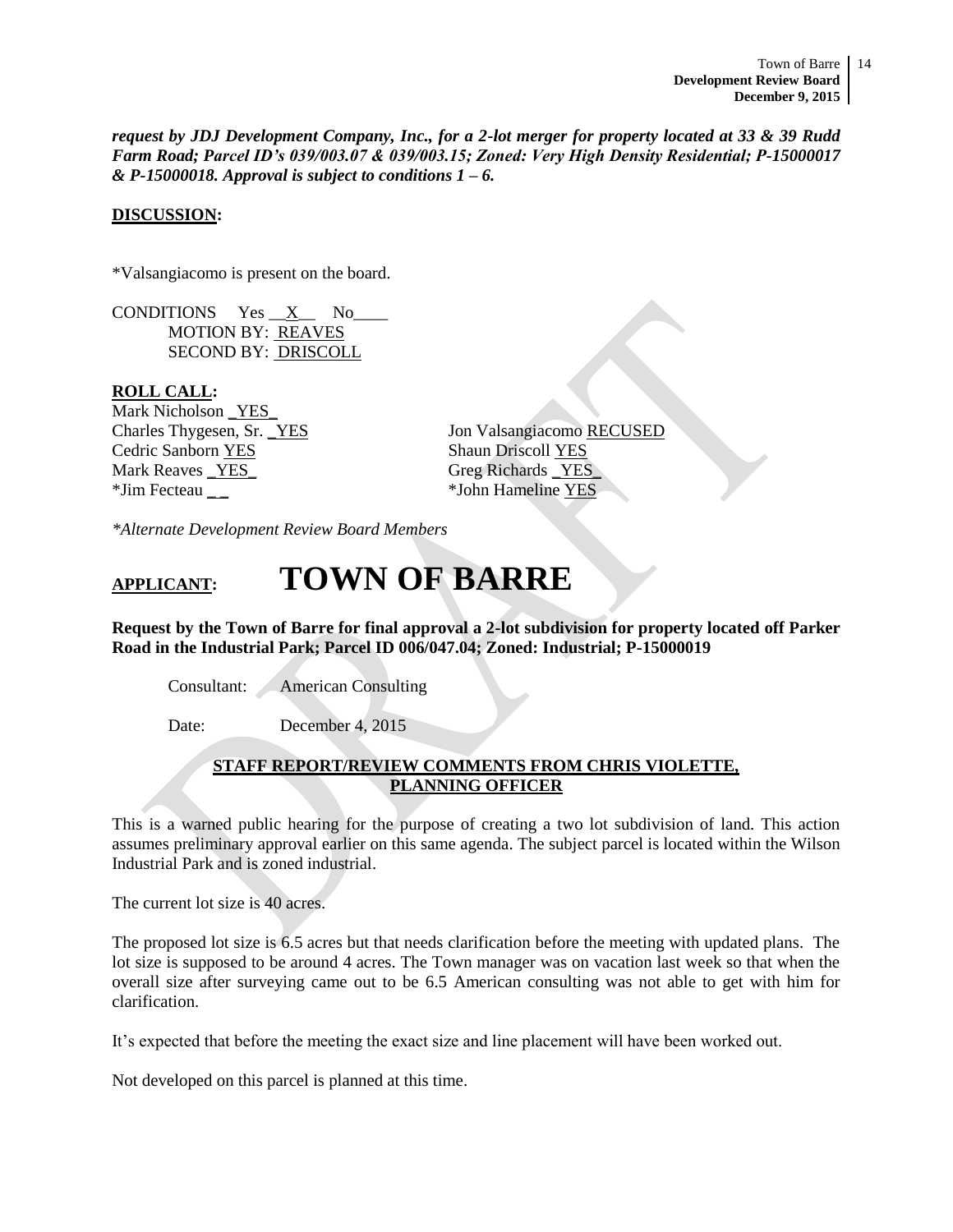## **REVIEW COMMENTS FROM HARRY HINRICHSEN, TOWN ENGINEER**

I have reviewed the proposed project and have no further comments to make regarding the lots being created

## **SUMMARY OF RECOMMENDATIONS & CONDITIONS:**

Assuming final clarification of the lot size and configuration I recommend final approval of this request subject to the condition stated below.

- 1. All necessary State of Vermont permits including but not limited to ACT 250 amendment must be obtain or this approval will be vacated.
- 2. One (1) (18" x 24") recording plat must be submitted to the Planning office for filing in the Town of Barre land records in accordance with Barre Town subdivision regulation and state statute within 180-days of approval.
- 3. Three (3) sets (24" x 36") paper copies of the final approved plan must be submitted to the Planning Office within 30-days of approval unless a request to extend is made and approved by staff.
- 4. One (1) (24" x 36") mylar copy of the final approved plan must be submitted to the Planning office within 30-days of approval unless a request to extend is made and approved by staff.
- 5. No changes to the approved plan can be made unless first reviewed by either the Town Planning Officer, or the Town Engineer for a determination of significance. If it is determined that an proposed change is significant, the plan will be required to go back before the Development Review Board for approval of the proposed change.
- 6. Failure to comply with any conditions as stated herein, could lead to nullification of this subdivision.

## **ADDITIONAL COMMENTS:**

CV gave a brief recap.

## **MOTION & RECOMMENDATION:**

*On a motion by Driscoll, seconded by Reaves, the Development Review Board voted to approve the request by the Town of Barre for final approval a 2-lot subdivision for property located off Parker Road in the Industrial Park; Parcel ID 006/047.04; Zoned: Industrial; P-15000019; Approval subject to conditions 1 – 6* 

#### **DISCUSSION:**

CONDITIONS Yes  $X$  No MOTION BY: DRISCOLL SECOND BY: REAVES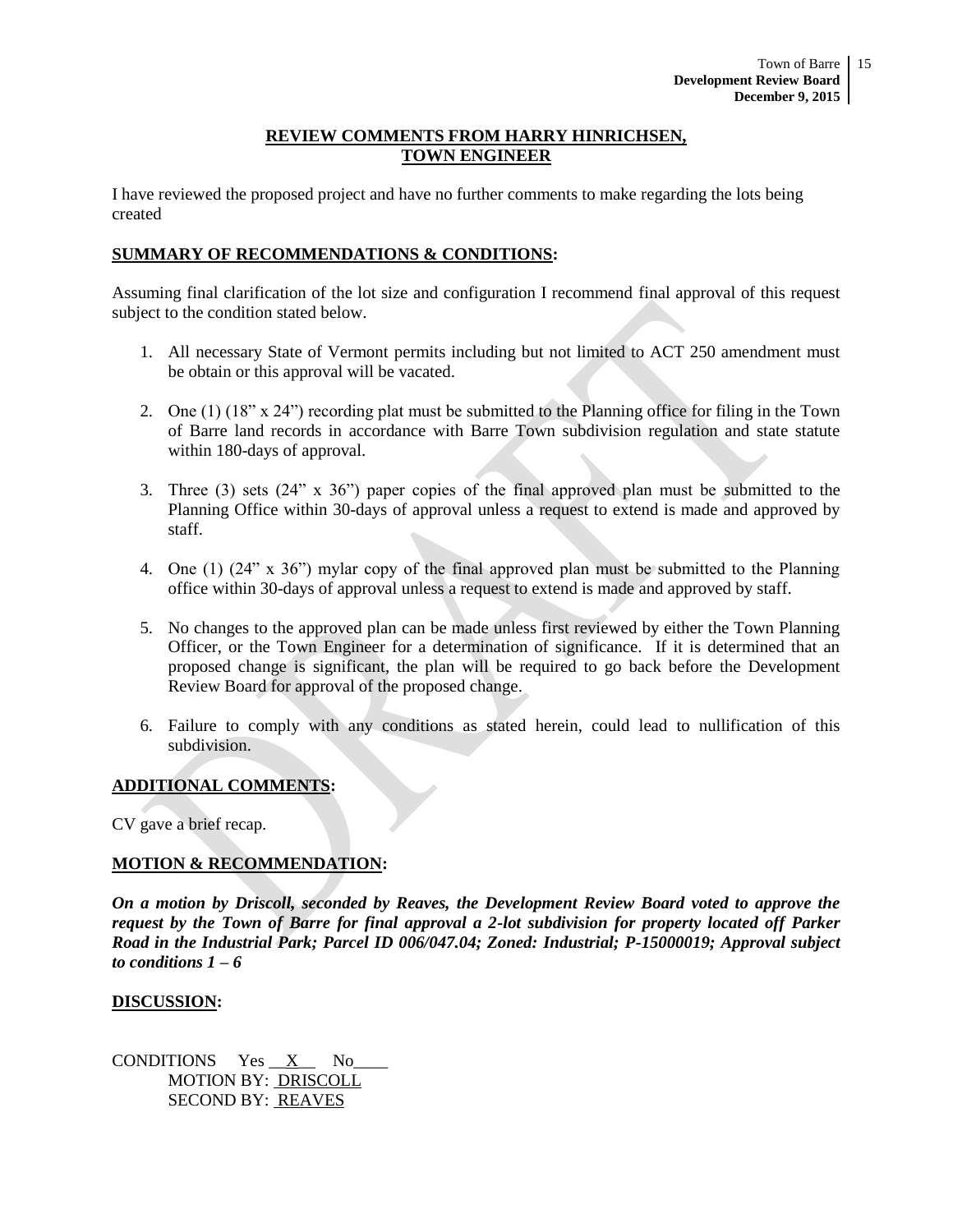Town of Barre 16 **Development Review Board December 9, 2015**

**ROLL CALL:** Mark Nicholson YES Charles Thygesen, Sr. <u>YES</u> Jon Valsangiacomo YES Cedric Sanborn YES Shaun Driscoll YES Mark Reaves \_YES\_ Greg Richards \_YES\_ \*Jim Fecteau \_ \_ \*John Hameline \_ \_

*\*Alternate Development Review Board Members*

3) CONCEPTUAL REVIEW

**H.** SITE PLAN REVIEW

1) WARNED PUBLIC HEARINGS

# **APPLICANT: ONE BRIDGE STREET**

**Request by One Bridge Street for major site plan review for the proposed construction of a 6000 sq. ft. commercial building with parking and erosion control on property located off Bridge Street; Parcel ID 030/027.00; Zoned: Highway Commercial; SP-15000005**

Consultant: Wilson Consulting Engineers, PLC

Date: December 4, 2015

# **STAFF REPORT/REVIEW COMMENTS FROM CHRIS VIOLETTE, PLANNING OFFICER**

This is the first of two public hearing for what is a major site plan request by One Bridge Street, LLC. One Bridge Street LLC's principal is Jay Carr. Mr. Car is proposing the construction of a 5,975sf commercial building at the intersection of Bridge Street and South Barre Road (VT Rt. 14). The subject parcel is zoned highway commercial and is located in a mixed use area with a combination of both commercial and residential uses in close proximity. The subject parcel size is 2.8 acres in size with several hundred feet of road frontage along both Bridge Street and South Barre Road. Board members may remember that this parcel had significant regrading done over the summer.

Mr. Carr is proposing to construct a 5,975 sf building that will be used for commercial purposes. At this point in time Mr. Carr has one potential ternate (Dunkin Donuts) that would use approximately 1,500 sf of the South end of the building along the Bridge Street. The use of the rest of the building at this time is unknown but will likely be either commercial or office use.

Mr. Carr's consultant Wilson Consulting and Engineering has provided excellent site plans and narrative for this proposed project. In addition, I've met with Mr. Carr several times over the last several months. Cooperation from both Wilson and Carr has been very good.

Below is the site plan criteria (Article 5, section 5.6 (f)), I will provide more information as part of each. Enclosed in your packets is a narrative from Wilson Consulting providing comments to each as well.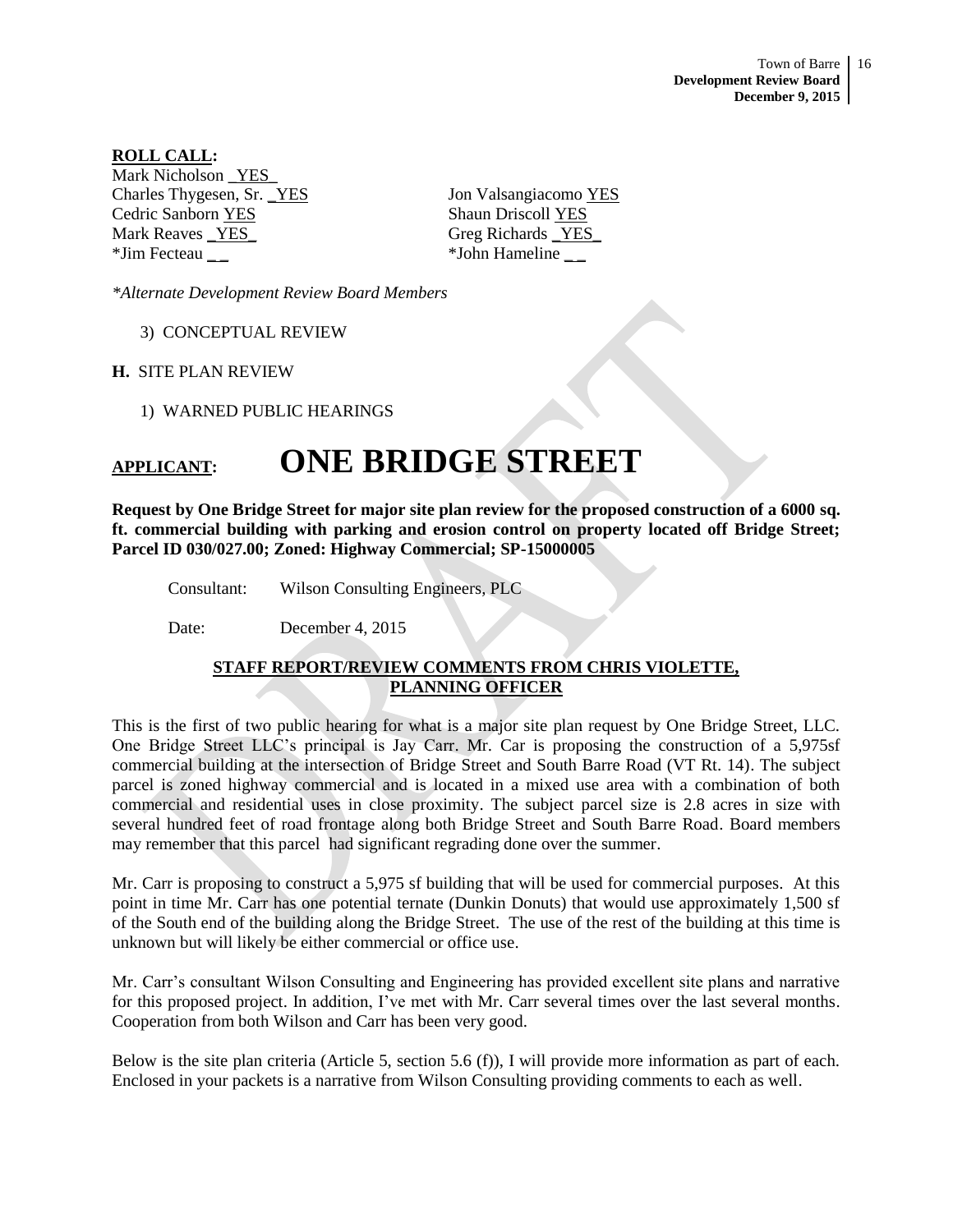## **1.The proposed land development as it complies with or compliments the policies, regulations, standards, and goals of the Town's Zoning Bylaw and its most recently adopted Town Plan;**

The proposed project is in compliance with the Barre Town Zoning Bylaw with regard to use. Being a highway commercial zone, both commercial restaurant and office building are permitted uses. Many other commercial uses are also allowed in this zone. The highway commercial zone is Barre Town's primary commercial area.

The Town Plan supports this project in several sections related to land use and economic development. This area is designed to provide economic development in the form of tax revenue and job creation.

## **2. The convenience and safety of vehicular movement within the site, and in relation to adjacent areas of vehicular movement. This includes consideration of access management in regards to entrances and exits for the subject site;**

The plan calls for access to the site from both Bridge Street and South Barre Road. Traffic entering from Bridge Street will be directed to the right around the building and can either exit out the South Barre Road exist or continue around the building and exit out on to Bridge Street. Traffic entering from South Barre Road will have the option to travel along the westerly side (I'll call the back side) of the proposed building or directly to the East side (front) and have the option to exit onto Bridge Street or go around the building and back to South Barre Road. All traffic on the back side is limited to one-way with two lanes, one for a stacking lane for the proposed drive-thru and one travel lane.

The entrance and exit lanes to and from Bridge Street are proposed to be separated by a small grassed island. As proposed the exit will have left and right turn lanes. The grass island as shown on the plan may have to be altered a little to accommodate trucks.

As mentioned the backside of the building has two lanes. The proposed restaurant use will utilize a drivethru with an ordering point and pickup window. The applicant states that there will be enough space in this location to queue 8 or 9 vehicles. This is likely adequate but hard to know for sure. The bypass lane on the outside is a good idea. The setup is similar to what McDonalds currently utilizes just down the road.

I spoke to the consultant about truck turning abilities within the site. They have taken that into consideration and believe that for the type of delivery trucks that Dunkin Donuts uses and what other potential tenants would likely use, there is enough room to adequately allow trucks to maneuver around the site. There is also a truck pull-off area that will accommodate a place for delivery trucks to park and for the pickup of trash and recyclables.

Ingress and egress to the site could be a concern. I've talked at length to both Mr. Carr and the consultant. The Bridge Street/South Barre Road intersection is widely known to be difficult, especially for traffic entering South Barre Road from Bridge Street. The intersection is scheduled for a State safety upgrade in 2017 which will greatly improve the traffic flow at that intersection. The plans for improvement include widening the intersection along with installing a traffic light. In addition, South Barre Road just to the North of the intersection will be slightly realigned and lowered.

The applicant and consultant have been working with the Vermont Agency of Transportation (AOT) for the past several months. The site plan takes into consideration alterations to South Barre Road and how it affects this lot. At the same time they have been discussing the proposed access from the site onto South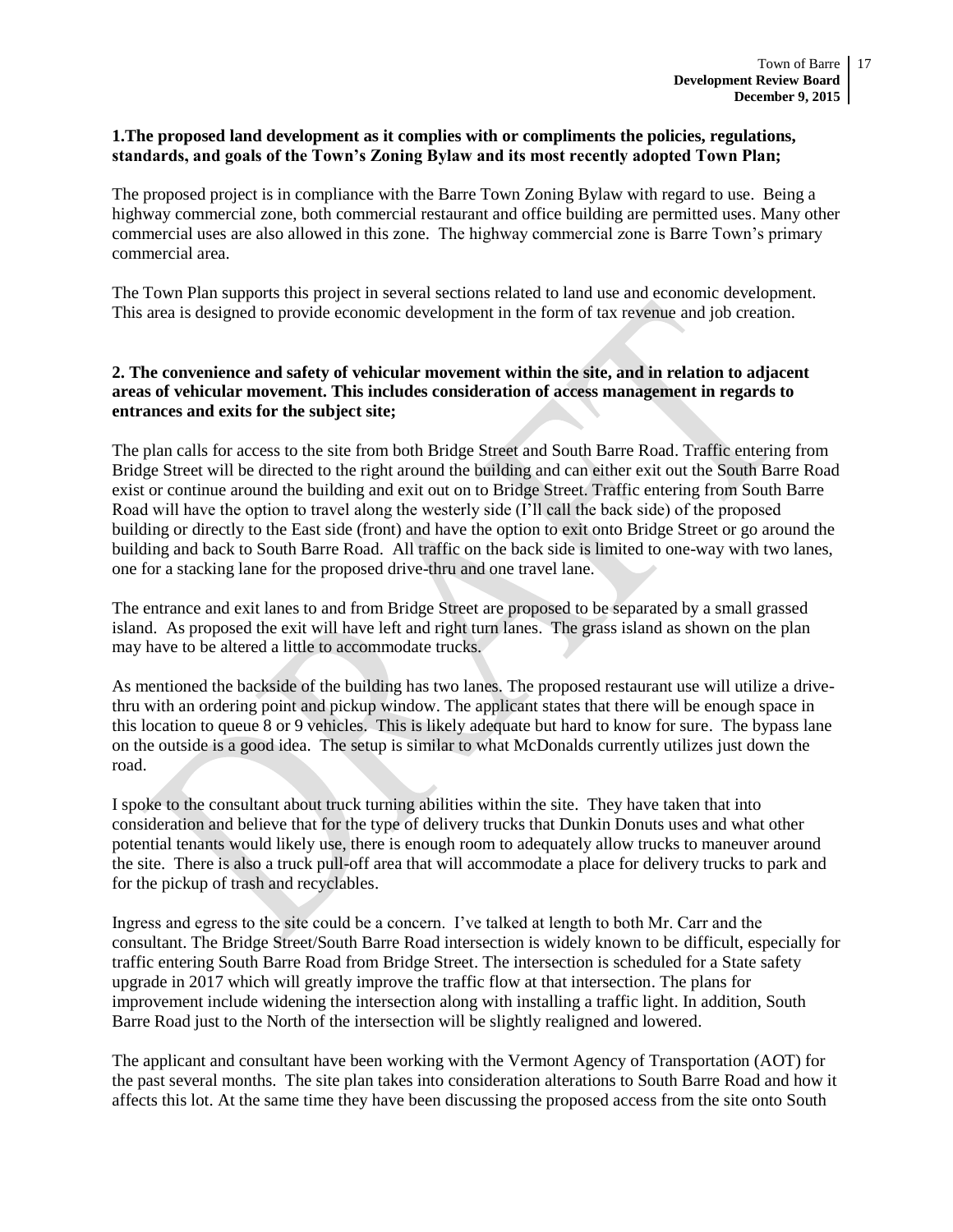Barre Road. While they have yet to apply for a state curb-cut permit to receive a letter of intent for that access, the discussion right along has been that there would be one there. The developer has indicated the access detail will be worked out before the final public hearing.

It is my belief that the access onto South Barre Road is imperative to the project, at least for now. As much as I wish the intersection improvements were done before this project came along, the fact is they aren't and likely won't be done for at least two years or at least a year or more after this proposed development is complete. Relying just on the access to Bridge Street at this point and what that means for the intersection is very problematic. Both Mr. Carr and the consultant understand the importance of obtaining an access directly to South Barre Road.

## **3. The convenience and safety of pedestrian movement within the site, and in relation to adjacent areas of pedestrian movement. Also included for consideration is the relationship to any pedestrian access deemed necessary for adjacent properties and along public roads;**

Pedestrian movement within the site is similar to any commercial use. Parking is mainly along the side of the building with direct access to building side-walks. A small amount of parking is located across the parking lot along Bridge Street so that pedestrians will have the potential to have conflicts with but it would be minimal and generally acceptable.

The plans also incorporate a sidewalk from the proposed Town sidewalk. The applicant has been working with the Town and actually shows the Town sidewalk. The Town sidewalk along the north side of Bridge Street will hopefully be constructed next year.

Continued cooperation and coordination with this project and the sidewalk project will be necessary.

**4. Storm water and drainage to insure adequate consideration of storm water runoff and drainage issues in order to minimize the impacts of any development project on the adjacent property, the environment, and the Town. The applicant shall bear the responsibility for obtaining and meeting any and all permitting requirements of the appropriate state agency. The Town Engineer shall review the storm water runoff and drainage plan and shall approve the site plan and sign off on the design before the project may be approved;** 

The site disturbance for the proposed project is currently under the 1 acre threshold for a State stormwater permit. Potential future development of the site will likely change that but at this point no state stormwater is necessary according to the applicant.

The stormwater will mostly be directed to the north away from the property and towards the Steven's Branch river drainage area. This is accomplished by using a series of grass lined swales (along South Barre Road) and underground catch basins and piping. A small amount of the stormwater along the Bridge Street road frontage of the project will be directed towards Bridge Street into the existing Town stormwater collection system.

The drainage to the north will head towards abutting property of the City of Barre which is currently undeveloped.

The plans also call for erosion and sediment control on the site following accepted industry standards and the State of Vermont requirements.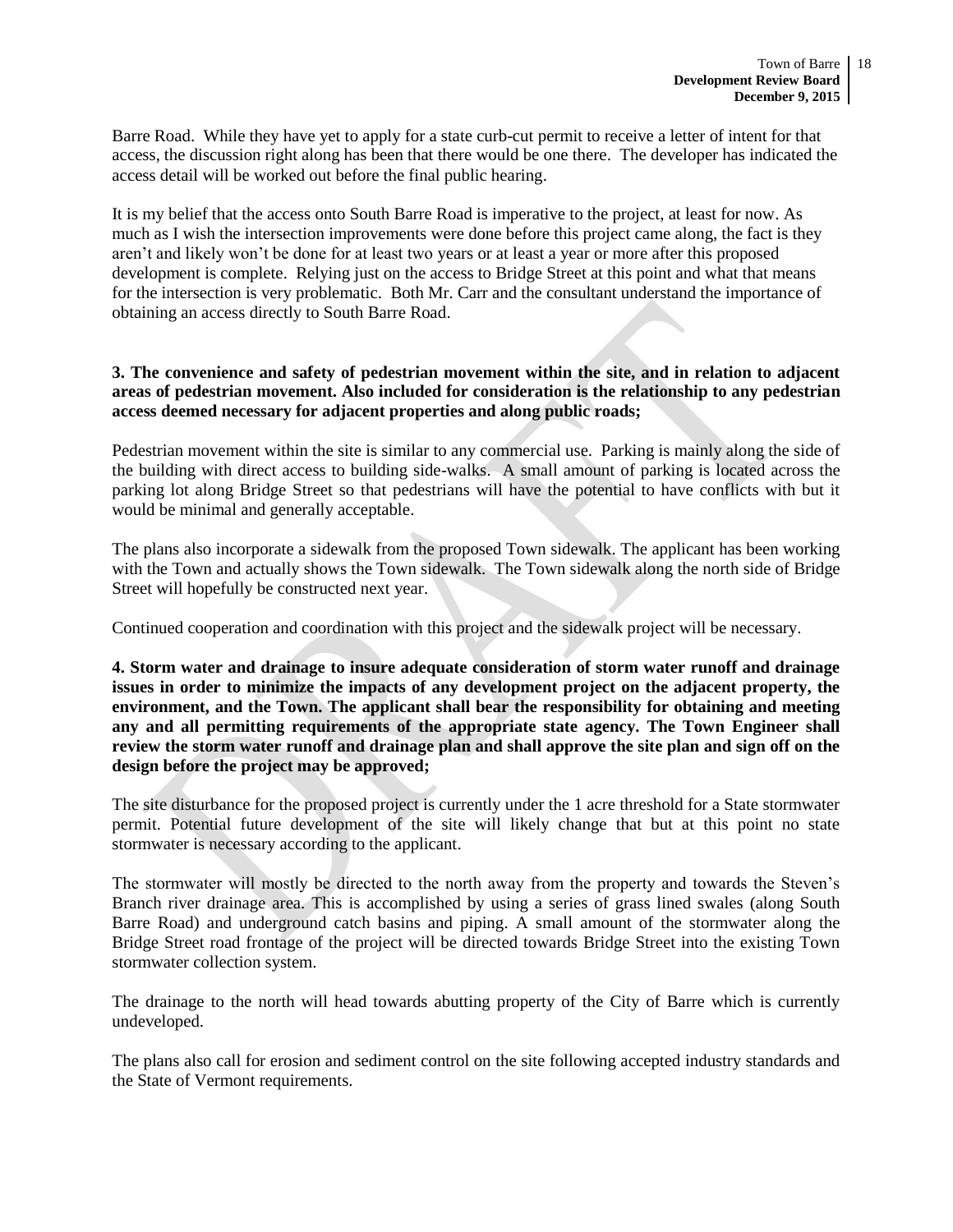The Town Engineer has reviewed the plans and approves as shown.

## **5. The protection of historic or natural environmental features on the property under review, as well as on the adjacent areas;**

There are no know historic or natural environmental features associated with this project.

## **6. The impact of new development on public utilities such as water and sewer infrastructure and on other users/consumers;**

Both municipal water (Barre City) and sewer (Barre Town) are available to this site and will be utilized. The plans show potential flows in gallons per day. The Town of Barre has sufficient capacity to provide the sewer allocation and while not yet specifically signed off on, it is anticipated the City of Barre has water capacity to serve the project as well.

A letter from the City showing an ability to serve will be necessary before final approval.

The actual number of Town sewer units will be determined at the time of construction by the Town engineer. One sewer units allows for 300 gallons a day of low. The fee per sewer unit is \$1,500. It is possible that the overall water consumption of the building won't be the determining factor for sewer allocation, each use may be required to have its own sewer unit regardless of sewer flow in accordance with the Town's sewer policy.

## **7. Signage that meets or exceeds the criteria established in this Bylaw, Article 7, Sec. 7.5.**

No signage is proposed at this time but all future tenants and sign utilization will have to comply with the section of zoning referenced above.

## **8. The utilization of renewable energy resources;**

The applicant states that solar arrays may be utilized on the roof but not specific plan at this time.

## **9. Landscaping and/or screening to assist in mitigating undue impact of the proposed land development upon neighboring landowners;**

The applicant has been proactive in a couple of areas related to landscaping and screening. The plans have a landscaping page calling for a combination of trees, shrubs, grass, and fencing. Along the road frontage there will be grassed areas along with some shrub plantings. Care has to be taken not to interfere with drivers views and it appears the plans take that into consideration.

The tree planting along with a stockade wooden fence is proposed at the Northwest corner of the site along Bridge Street where the project is closest to an abutting property with a residential use. This is done in an attempt to shield this house as much as possible form the site and to provide noise dampening.

The screening and plantings along the abutter property line is a good idea. While the ordering point and noise from a speaker is further back and away from the residential property, the window will not be that far away. The attempt at mitigating noise is a necessity.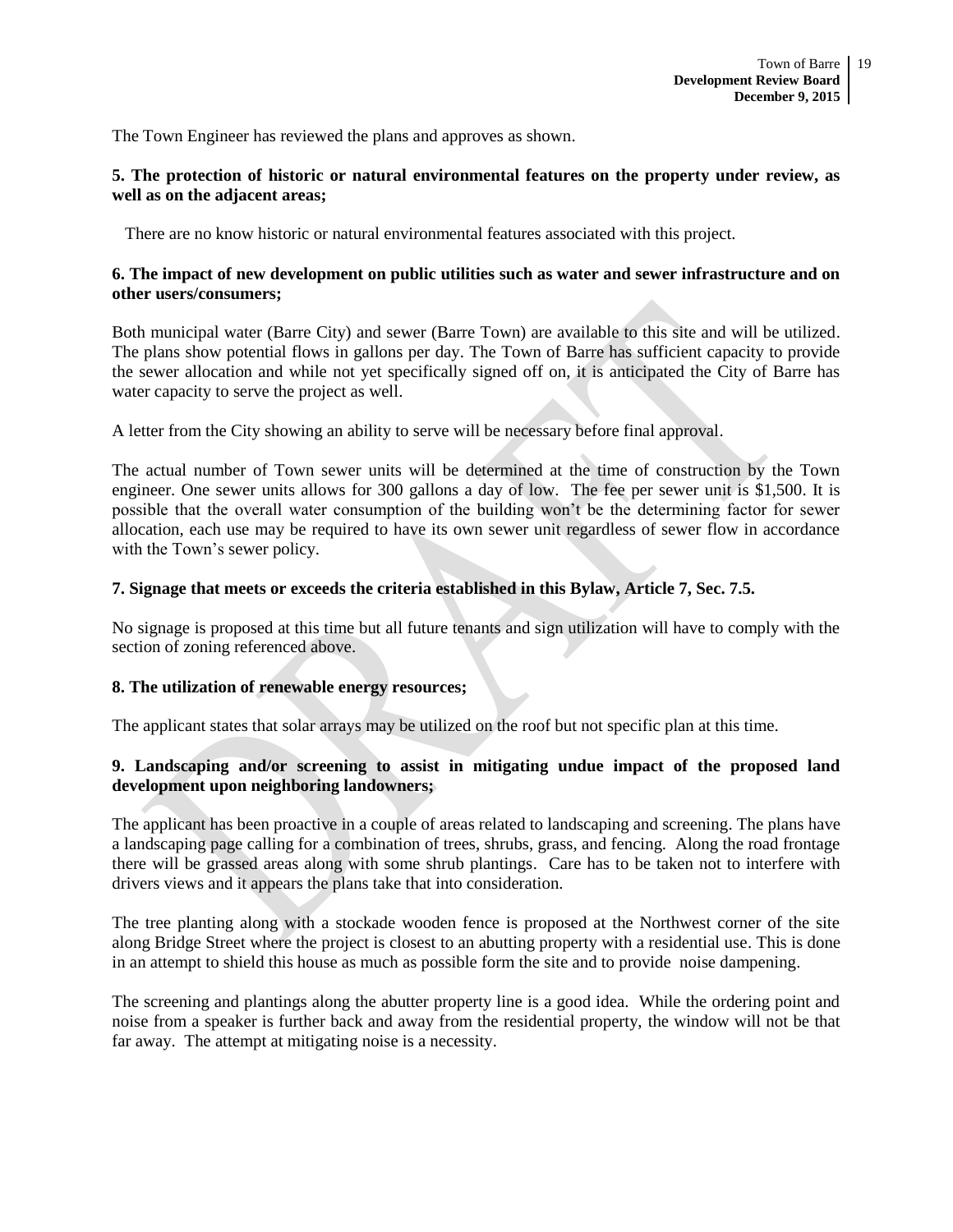## **10. The adequacy of parking as well as loading and unloading facilities including their impact on surrounding traffic patterns, in accordance with the provisions established in Article 3, Sec. 3.6 of this bylaw.**

The plans have a parking plan and show that in accordance with the above referenced section of the Zoning Bylaw, 30 parking spaces are being provided for a building that requires 30 spaces. The overall sf of the building dictates the parking. Zoning requires 1 parking space for every 200sf of building size. Two handicap parking spaces are included in that number.

# **REVIEW COMMENTS FROM HARRY HINRICHSEN, TOWN ENGINEER**

I have reviewed the proposed project and have comments to make regarding the lot being developed.

The first concerns relate to curb cut access.

This project is proposed to be served by more than one curb cut. The entrance off South Barre Rd. would require a permit from the State of Vermont (VTRANS) since the access is off a state highway. It also triggers a need to go through Zoning Commission approval for the second means of access. Although this isn't problem project it does have implications for traffic impacts from the Bridge Street intersection and the upcoming intersection improvement and signal project being scheduled for 2017.

We require sight distance information for traffic at each curb cut entrance. The reason for this is to review the available sight distance to ensure there is adequate cornering (intersection) sight distance for the traffic entering the road at any point proposed. I request that this information be submitted on the final plan once the exact location of the Route 14 entrance is reviewed and approved with VTRANS.

Adequate turning radii should be accounted for at each curb cut and for interior turning delivery trucks. The applicant should provide sufficient information to account for tractor trailer trucks both at the driveway entrances as well as internally for all parking stalls, curbing, sidewalks and landscape features. A note on the plans should be added wherever trucks would be traveling into and inside the limits of this project.

Drainage and run-off impacts from the project may require a State of Vermont Storm Water Permit. If the project in its current form doesn't require a Storm Water Permit, adequate provisions and any pertinent permitting with State should be made to accommodate the run-off from this portion and other parts of the site once additional development is proposed.

Sewer serviceability should be signed off by the Town and the City should sign off on the water serviceability. The information to support the anticipated of water and sewer flows should be provided at the time of Final Plan Review. A sewer allocation permit will be required by the Town. Since this application is for a fast food restaurant, Final Plans should show an oil and grease separator manhole on the lot prior to sewer entering the Town's Right of Way on Bridge Street.

# **Additional Comments by CV**

Other important site specific items to not: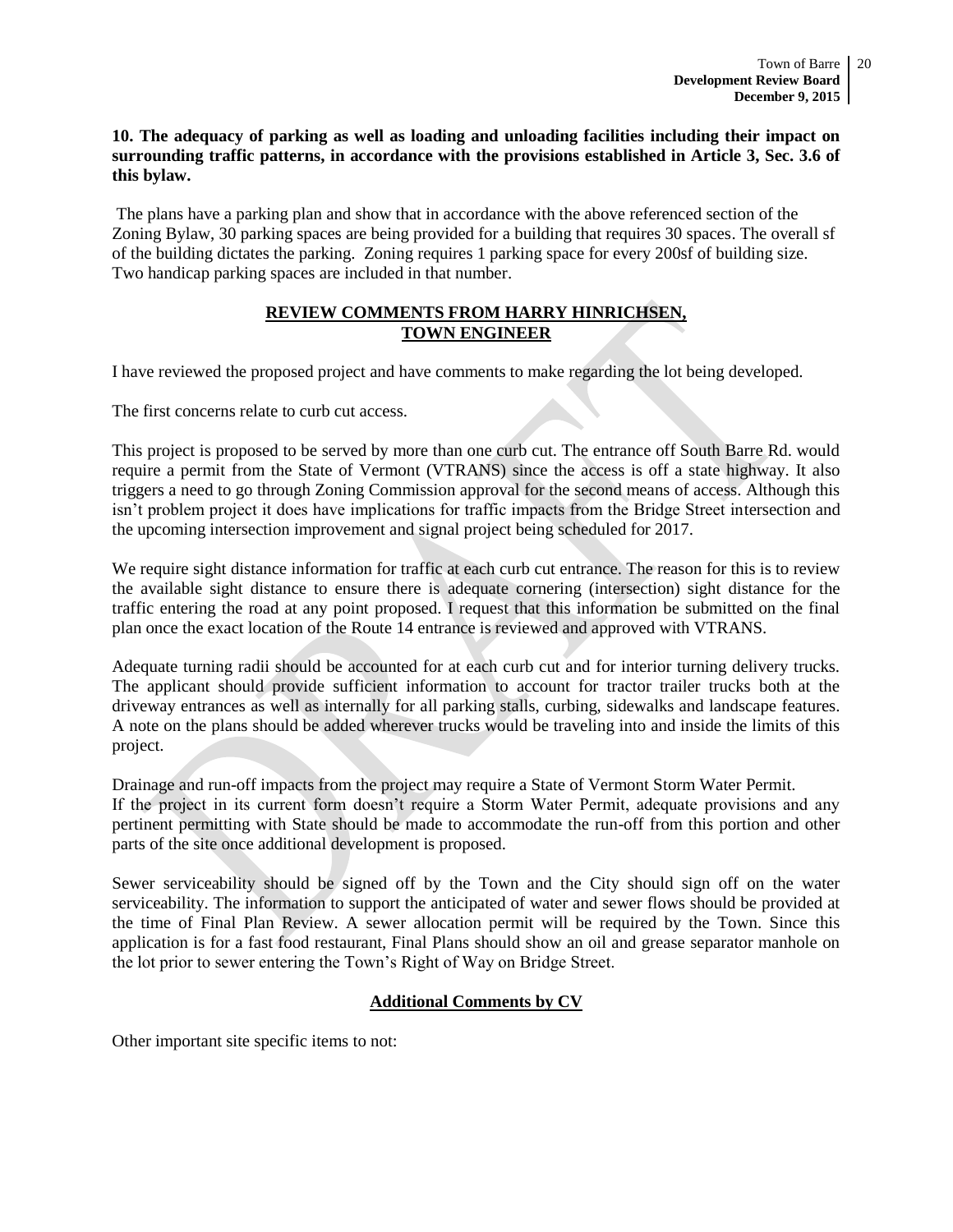- The applicant is proposing a retaining wall along the very Northwest of the project site. There is a steep bank at this location and the wall is necessary to allow driveway access. The plan does not specify how tall the wall will be.
- Parking lot lighting is provided by using four 15' tall downcast and shielded lighting. Type of lighting is not noted. LED lighting is highly preferred. Whether this is lighting on the building or is unclear.
- Final conditions will be added. One of those conditions will be that knox boxes for emergency services be used for either each use or a master key for all door be placed in the knox box. Consult with the Fire Chief.

Overall I think the plans submitted are excellent. I believe most of our criteria have been met with the plans as submitted. The plans will be incorporated into the final approval. Ingress and egress is the biggest area of concern. Securing access from AOT onto South Barre Road is critical. Further improvements to the Bridge Street/South Barre Road intersection ultimately will make access to the site easier and safer overall.

# **SUMMARY OF RECOMMENDATIONS & CONDITIONS:**

I recommend approval of the first hearing and allow the application to move to the second public hearing in January to see where the applicant is with regard to the AOT access and the ability of the City of Barre to serve the site with water.

## **ADDITIONAL COMMENTS:**

CV entered his comments into the record.

Jeff Olesky – Engineer on the project – stated they will have a general construction permit from the state.

Retaining wall will be staggered and the bottom will run flat with the road grade.

Olesky stated that they have been working with AOT to obtain an access off RT 14 and will be meeting with them again in hopes to receive a letter of intent.

Valsangiacomo asked if the City of Barre if they're aware that discharge will be crossing their property; Olesky stated that ditch is there and existing, nothing is changing. Also stated that Jay Carr is actively working with the City of Barre to purchase a piece of land, if not, there will be an easement.

Fred Thumm – Concerned about making left turns onto RT 14, would like to see a sign saying no Left Turns.

Paul Flint (Barre City) would like to have a bicycle path.

Lou Stowell – asked if the meeting with AOT is public; Olesky stated it is not a public meeting.

Alison Flint - asked how much building takes up the land (she was shown on the map).

Jeanne Daniele asked when they expect to start building; Olesky stated this as soon as allowed.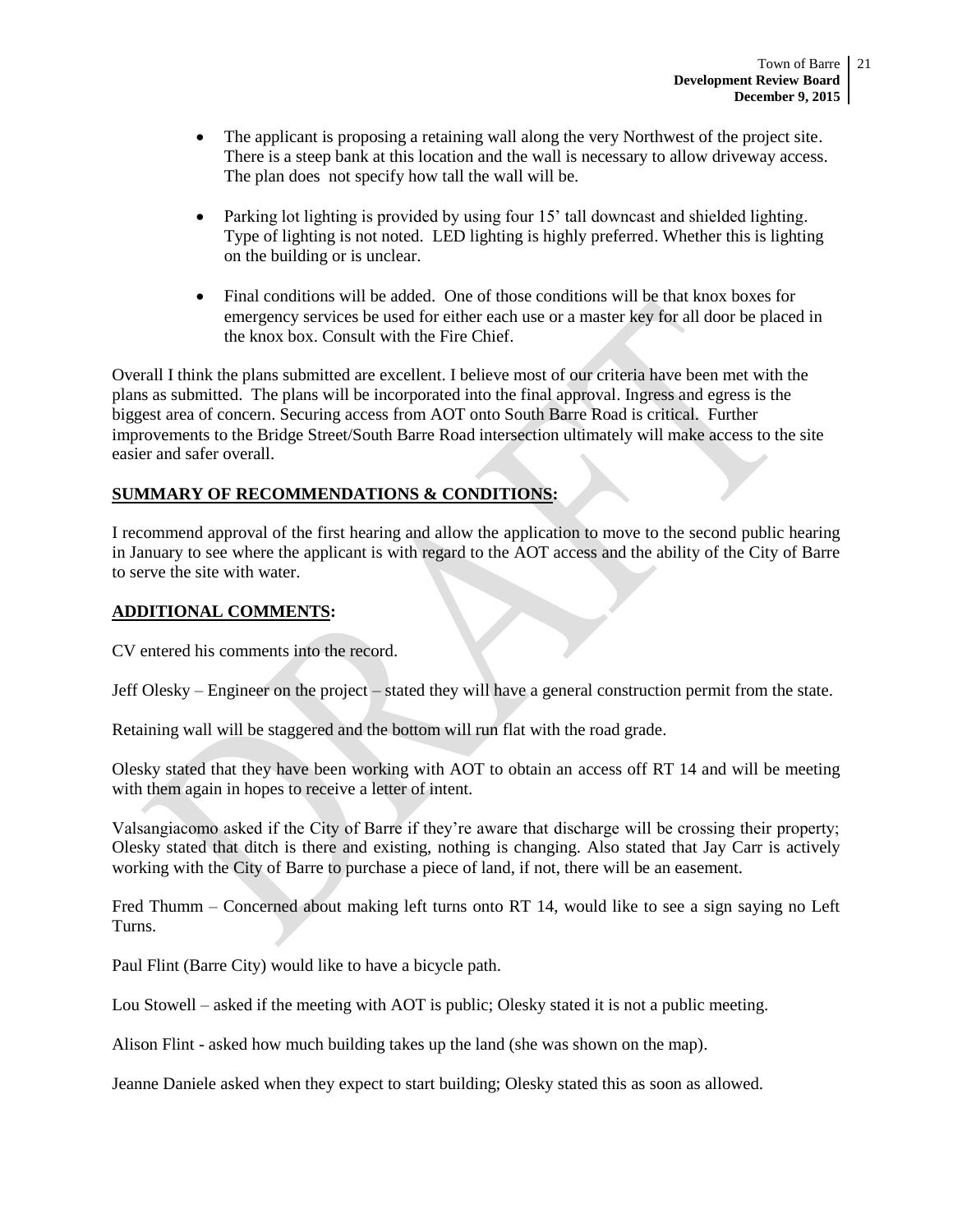Sanborn verified that the lights will be LED and downcast; Olesky stated they'll be the standard issued.

Reaves asked about the dumpster; Olesky said the fence will be extended to the wall, plus the dumpster is enclosed; Nicholson stated the DRB will limit the time for pick-up similar to McDonald's.

Valsangiacomo asked about the turning radius for trucks; Olesky stated they're comfortable with the turning radius on the property – the only problem they ran into was the island on Bridge Street so it will be truncated by five feet.

Valsangiacomo asked about line of sight and wants to know if AOT has put this into their traffic flow; Olesky said that it will be discussed at their meeting.

## **MOTION & RECOMMENDATION:**

**On a motion by Reaves, seconded by Sanborn, the Development Review Board voted to move the request by One Bridge Street for major site plan approval to the next scheduled hearing on January 13, 2016 for the proposed construction of a 6000 sq. ft. commercial building with parking and erosion control on property located off Bridge Street; Parcel ID 030/027.00; Zoned: Highway Commercial; SP-15000005**

#### **DISCUSSION:**

CONDITIONS Yes No MOTION BY: REAVES SECOND BY: SANBORN

## **ROLL CALL:**

Mark Nicholson YES Charles Thygesen, Sr. YES Jon Valsangiacomo YES Cedric Sanborn YES Shaun Driscoll YES Mark Reaves **YES** Greg Richards YES \*Jim Fecteau \_ \_ \*John Hameline \_ \_

*\*Alternate Development Review Board Members*

2) CONCEPTUAL REVIEW

**I.** CONDITIONAL USE REVIEW (WARNED PUBLIC HEARINGS)

# **APPLICANT: JDJ DEVELOPMENT, INC.**

**Request by JDJ Development Company, Inc., for conditional use approval to allow 3 dwellings for multiple family dwellings with a total of 12 units (4 per dwelling) for property located at 33 & 39 Rudd Farm Road; Parcel ID 039/003.07 & 039/003.15; CUP-15000006**

Consultant: Chase & Chase

Date: December 4, 2015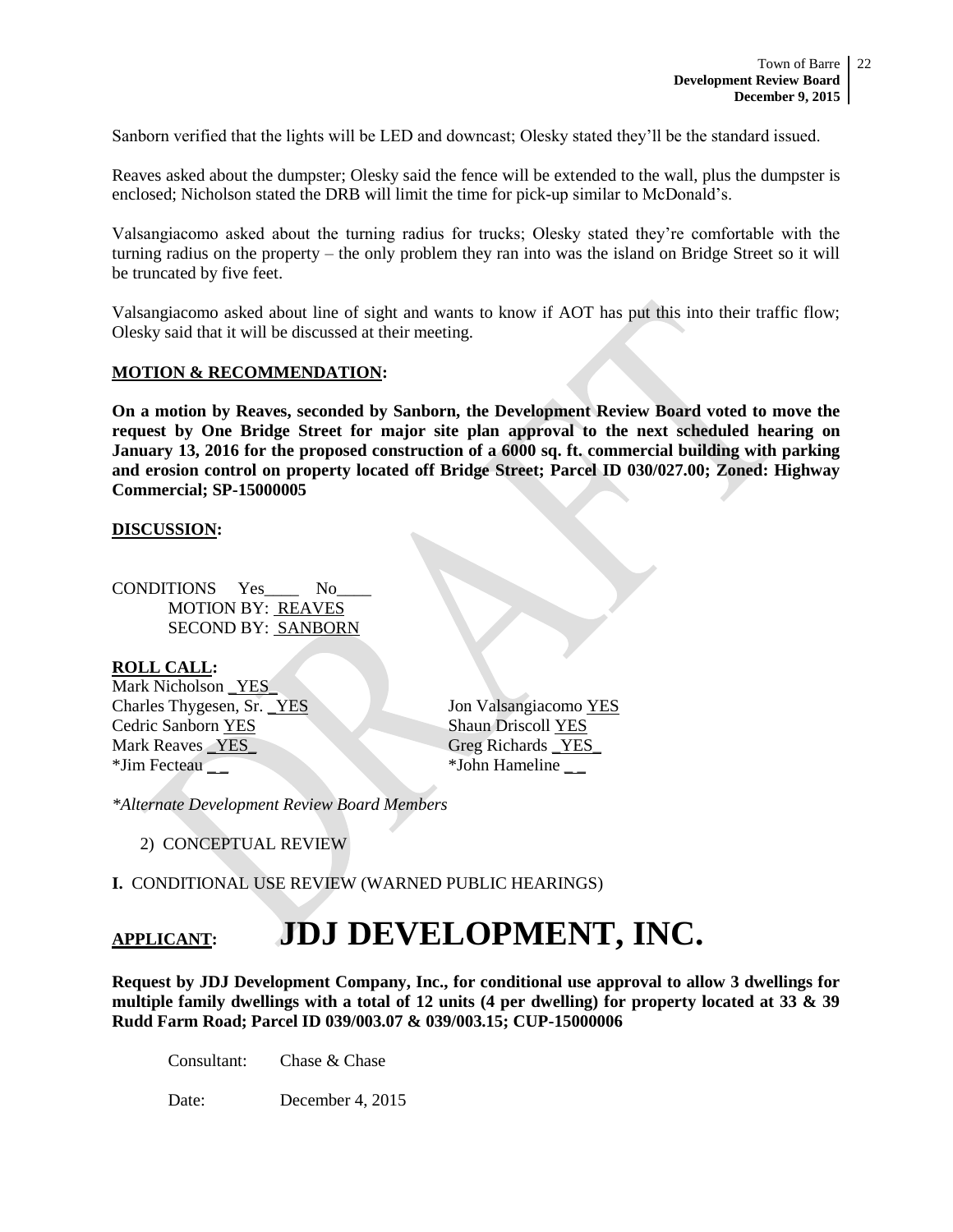## **STAFF REPORT/REVIEW COMMENTS FROM CHRIS VIOLETTE, PLANNING OFFICER**

This is a warned public hearing for conditional use review for the purpose of considering allowing three separate multi-family dwelling's on the applicants recently merged lot. Conditional use review is authorized in the Barre Town Zoning Bylaw under Article 5, section 5.5. The subject parcel is located in a very high density residential zone with minimum lots sizes of 8,500sf, the subject lot is .77 acres. The use in this area is heavily residential.

Article 2, section 2.5, table 2.1 of the Barre Town Zoning Bylaw shows that very high density residential zones allow both two family dwellings and multi-family dwellings. Further, Article 3, section 3.3 (E) allows up to eight units in multi-family dwellings in this zone.

The subject parcel was recently merged from two lots into one. Each lot had an existing single-family dwelling located on it. As I understand it, for now, the two single-family houses will remain and the applicant will build the first of three four-unit apartment houses in the middle between the two existing houses.

## GENERAL REVIEW STANDARDS FOR CONDITIONAL USE APPROVAL

The following standards are enabled through 24 VSA § 4414 (3) (A)

The impact on the capacity of existing or planned community facilities, to include but not limited to:

#### **Emergency services:**

The proposed use is residential. The addition of residential development can of course involve the need for emergency services. That of course occurs within the realm of any development. However, the addition of 10 living units (12 new units in the three apartment buildings minus two existing for the single-family dwellings) should not significantly impact the emergency service.

## **Educational facilities:**

Similar to the emergency services, adding up to 10 new dwellings units does likely mean additional children into the U61 supervisory union school system either at Barre Town Middle and Elementary School or Spaulding High School. However, the applicant states that the apartments will be 2-bedrooms dwellings which will likely limit the number of children likely to live here.

Unlike years past, having more kids in a school system is not necessarily a bad thing. Obviously it is difficult to know how many children this proposed development will add to the school system but it is unlikely it will be enough to put a strain on the educational facilities.

#### **Water, sewer, or other municipal utility systems:**

All of the parcels subject to this request will be served by Barre Town sewer and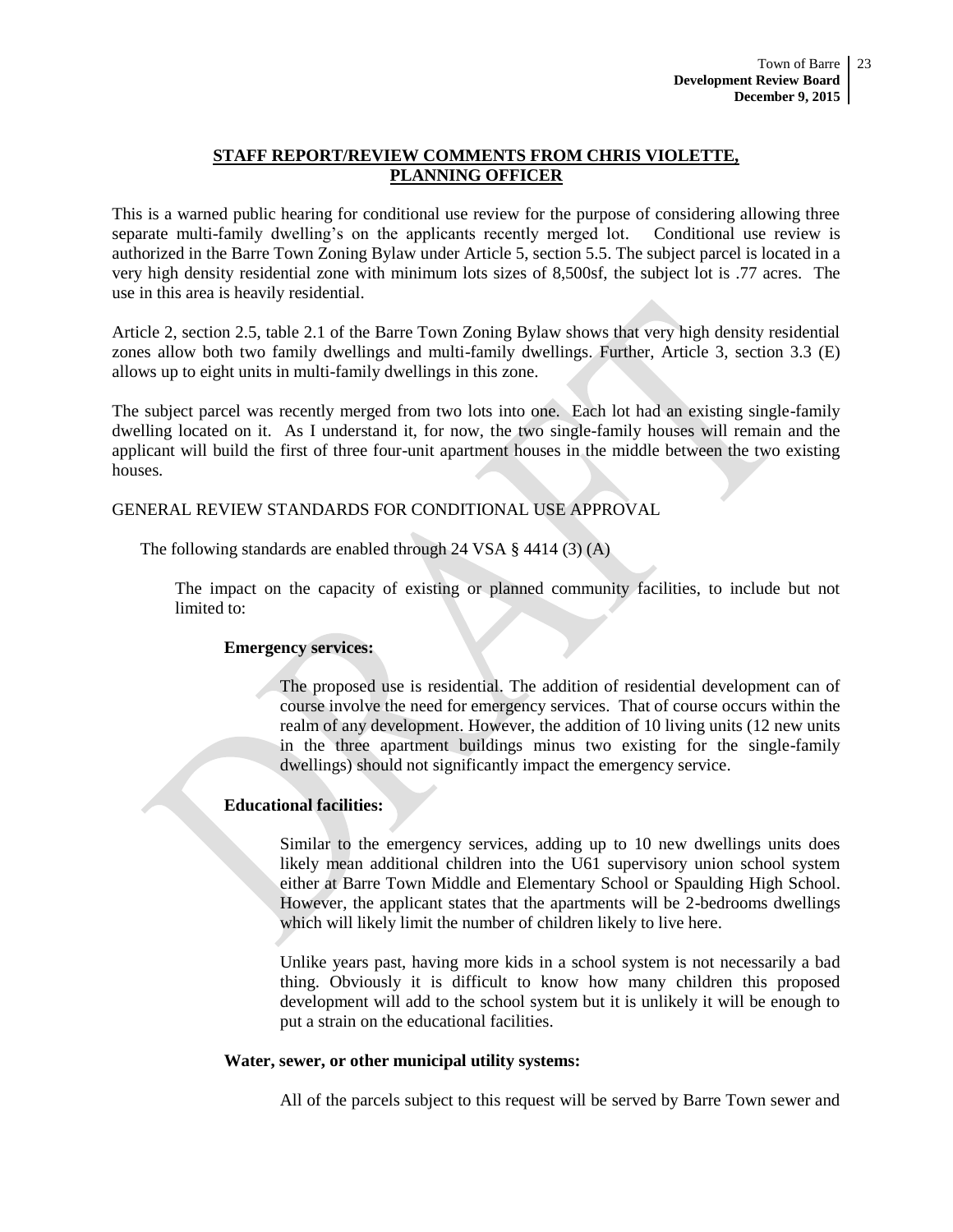Barre City water. Each dwelling unit will be required to obtain an individual sewer allocation which provides that dwelling with up to 300 gallons a day of flow at the Barre City sewer treatment plant. Barre Town has the capacity available to provide the sewer allocation necessary to each of the units. Two sewer units already exist for the two houses that are there.

Barre City has provided a letter of ability to serve all the living units with water. The plans purpose that each unit will have its own curb-stop and water line running to the building.

## **Recreational facilities:**

There are no recreational facilities such as playgrounds in the immediate area of this proposed development. Residents of the proposed dwellings will likely at some point use recreational facilities in the area. It is not anticipated that the addition of this development will put a burden on the recreational facilities that can't be managed.

#### **Conservation or other designated natural areas:**

This is a highly developed residential area already. There are no known conserved or sensitive natural areas.

## **Solid waste disposal facilities:**

Solid waste will be handled similar to all the other residential dwellings in this area and really the entire Central Vermont Community

## **The character of the area affected as defined by the purpose(s) of the zone within which the project is located, and specifically stated policies and standards of the municipal plan:**

The area proposed for this development is located in a very high density residential zone. The Barre Town Zoning Bylaw describes this zone in the purpose statement as follows:

This district is designated for land centrally located where town water and sewer facilities are available and where, due to reasons of utilities, location and existing intensive development, higher density is appropriate. The purpose of this district is to permit a continuation of residential and related uses where consistent with the objectives of the Barre Town Municipal Plan.

It appears as though the proposed development is very consistent with the purpose of the zone it is located in. When the Zoning Bylaw was rewritten in 2008, the Richardson Road area was targeted for more growth. Much of the reason growth is encouraged in this area is because of the proximity to municipal services and the existing development pattern.

The Barre Town Plan also supports growth in these types of areas which can help reduce the development of open land and can also help keep housing more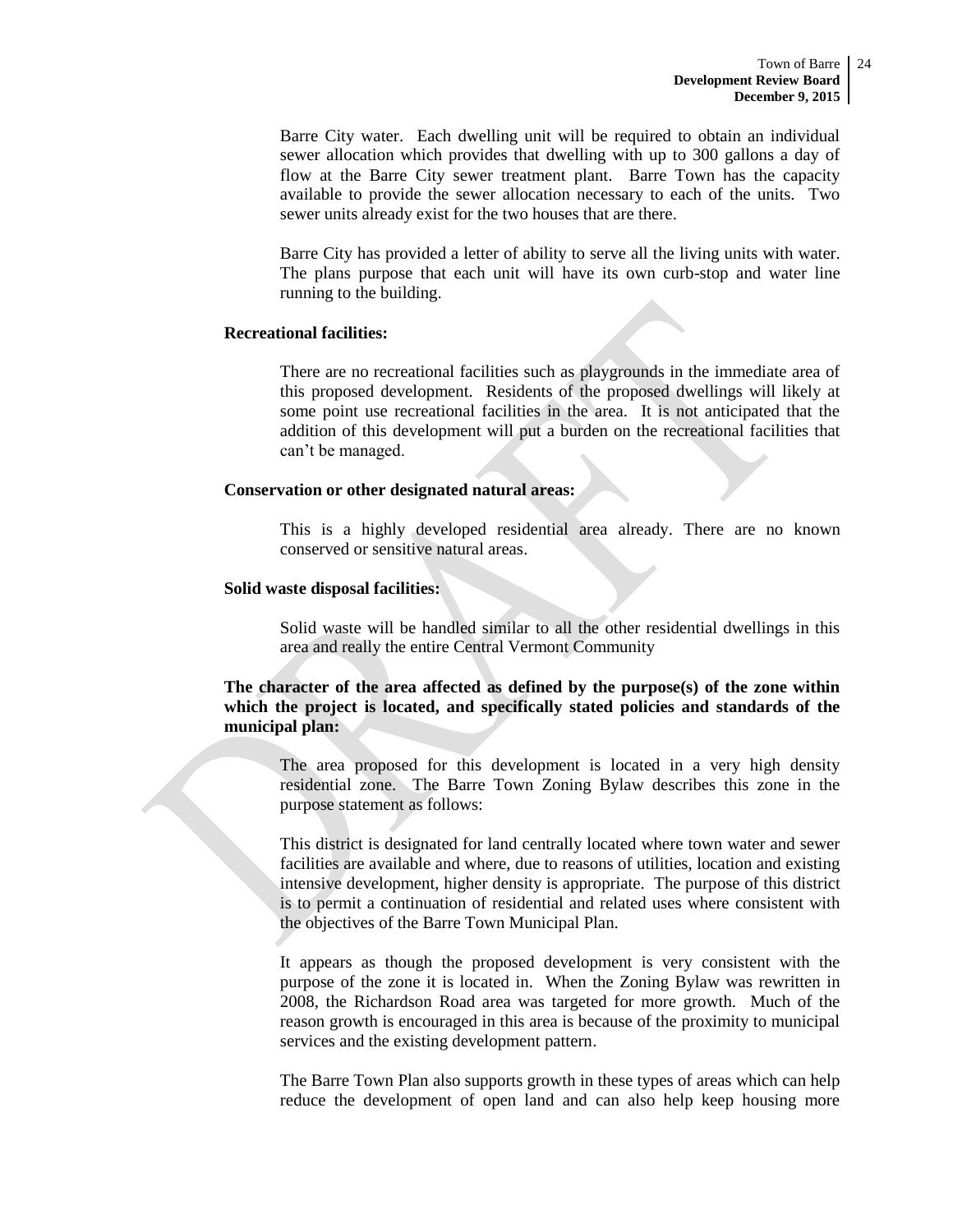affordable.

Having said that, the addition of up to 10 new housing units (I'm using that number because there are two there now) will have an impact on the Rudd Farm Drive and Daniels Drive area. There will be more traffic on the roads. It is possible that some the people on those streets may not support the additional dwellings because of the traffic it will bring. However, that is usually the case whenever development occurs as I'm sure is the case when their lots were developed.

The real question is will there be a significant change in the character of the area because of this development? There are other multi-family dwellings in the area but the area is predominantly single-family. Some might argue that that is a change in character by adding so many multi-family dwellings. However, going back to the purpose statement for this zone, clustering residential in this area was planned for and anticipated.

There is no doubt there will be more traffic. The applicant provides some detail as to the extra traffic volume but essentially expects an increase of about 52 trips per day. I guess how significant that is can be debated.

## **Traffic on roads and highways in the vicinity:**

Rudd Farm Road is paved Town class III road. Richardson Road which is the feeder road is also a paved Town class III road. Rudd Farm and possibly Daniels Drive will see more traffic as a result of the proposed development. I suspect the roads around them can handle the traffic as a whole but will be noticeable to the residents in the area.

At some point, and I doubt it is a result of this project, the intersection of Richardson Road and North Main Street in Barre City will possibly become a concern if development continues to occur in the Richardson Road area.

#### **Zoning bylaws and bylaws then in effect:**

The Barre Town Zoning Bylaw allows multi-family dwellings of up to eight units per dwelling. The applicant is proposing three dwellings each with four units for a total of 12. I guess technically because there are three buildings the project complies because no one unit will have more than four. Barre Town does not prohibit multiple structures on one lot.

#### **Utilization of renewable energy resources:**

I am not aware of any renewable energy resources being proposed with this project.

The following standards are required by this bylaw

**Any required extension or capital expense to the present maintained highway system:**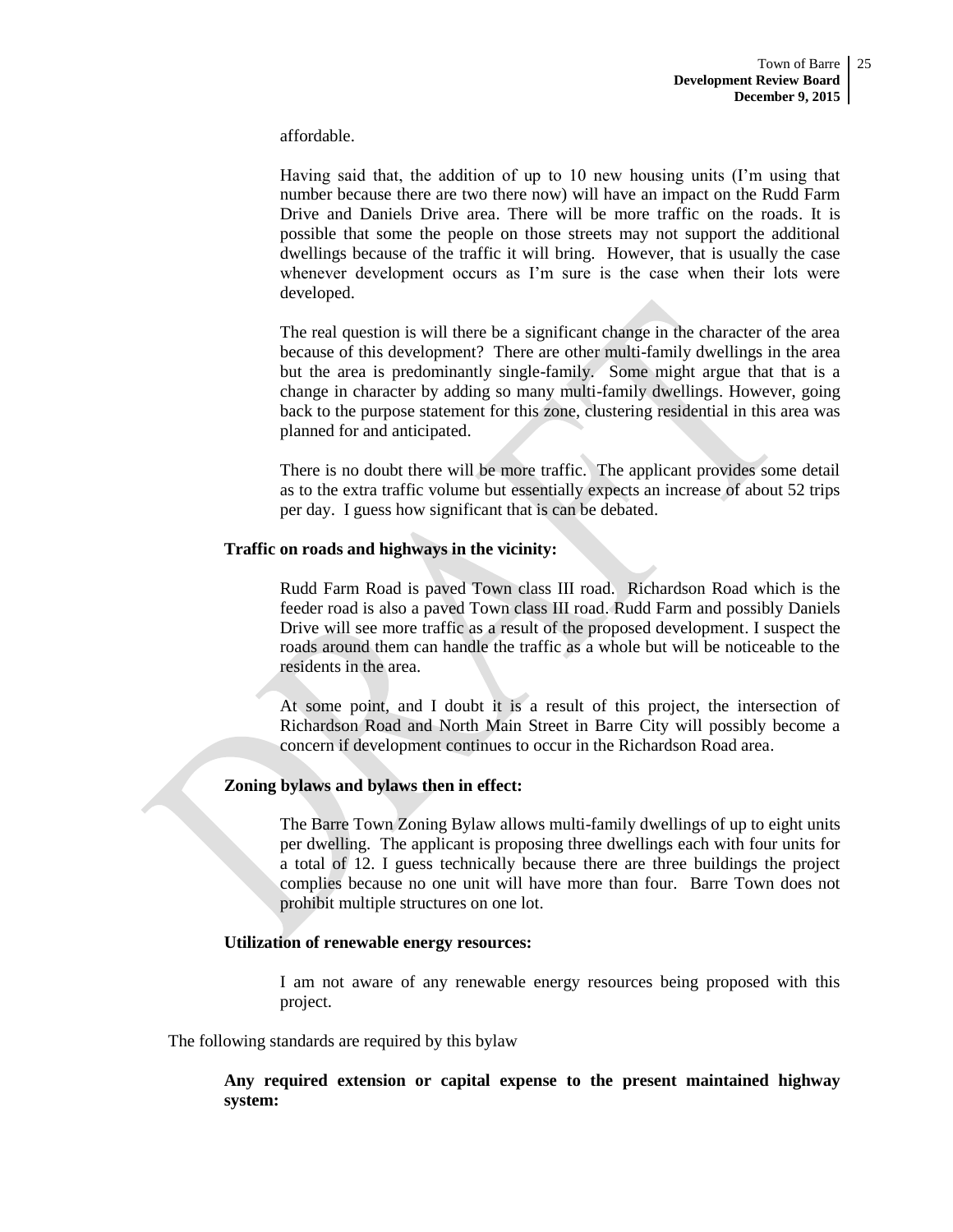The only question raised during review for possible impact to the Town is how the proposed sewer is being dealt with. Ultimately all three building are going to share one sewer connection at the main. This might be okay because all of the building will be owned by the same entity for now. If that were to ever change we'd have a shared sewer situation.

Also Harry and I were questioning why the sewer service for the dwelling at the far end is having its sewer service run along the backside of the middle unit to connect into the shared sewer. There should already be a sewer connection for the existing house in this location, why not use it?

## **The impact on neighboring uses:**

Similar to character of the area, neighboring uses, which are residential in nature, will be impacted primarily by increased traffic.

## **Intrinsic capability of the land and its surrounding areas to support the use:**

Land and the surrounding area can support the proposed use.

## SPECIFIC REVIEW STANDARDS FOR CONDITIONAL USE APPROVAL

#### **Minimum lot size:**

The minimum lot size for very high density residential zones is 8,500sf. The lot subject to this request is .77 acres in size which is well over the minimum lot size.

## **Distance from adjacent or nearby uses:**

Adjacent uses are in close proximity

**Criteria as adopted relating to site plan review pursuant to Article 5, Sec. 5.6 (6) of this bylaw:**

This is a residential development which is exempt from site plan review

#### **Any other standards and factors that the bylaw may require:**

None that I am aware of beyond what has been detailed herein.

**Possible requirements by the DRB that the applicant install, operate, and maintain any and all devices which may be used to prevent or reduce fumes, gas, dust, smoke, odor, noise, vibration, or any similar nuisance. Performance standards shall be specified by the appropriate State regulatory agency:**

At the discretion of the DRB if necessary however as a residential development, it is unlikely any of the items mentioned above unless during construction will be a concern.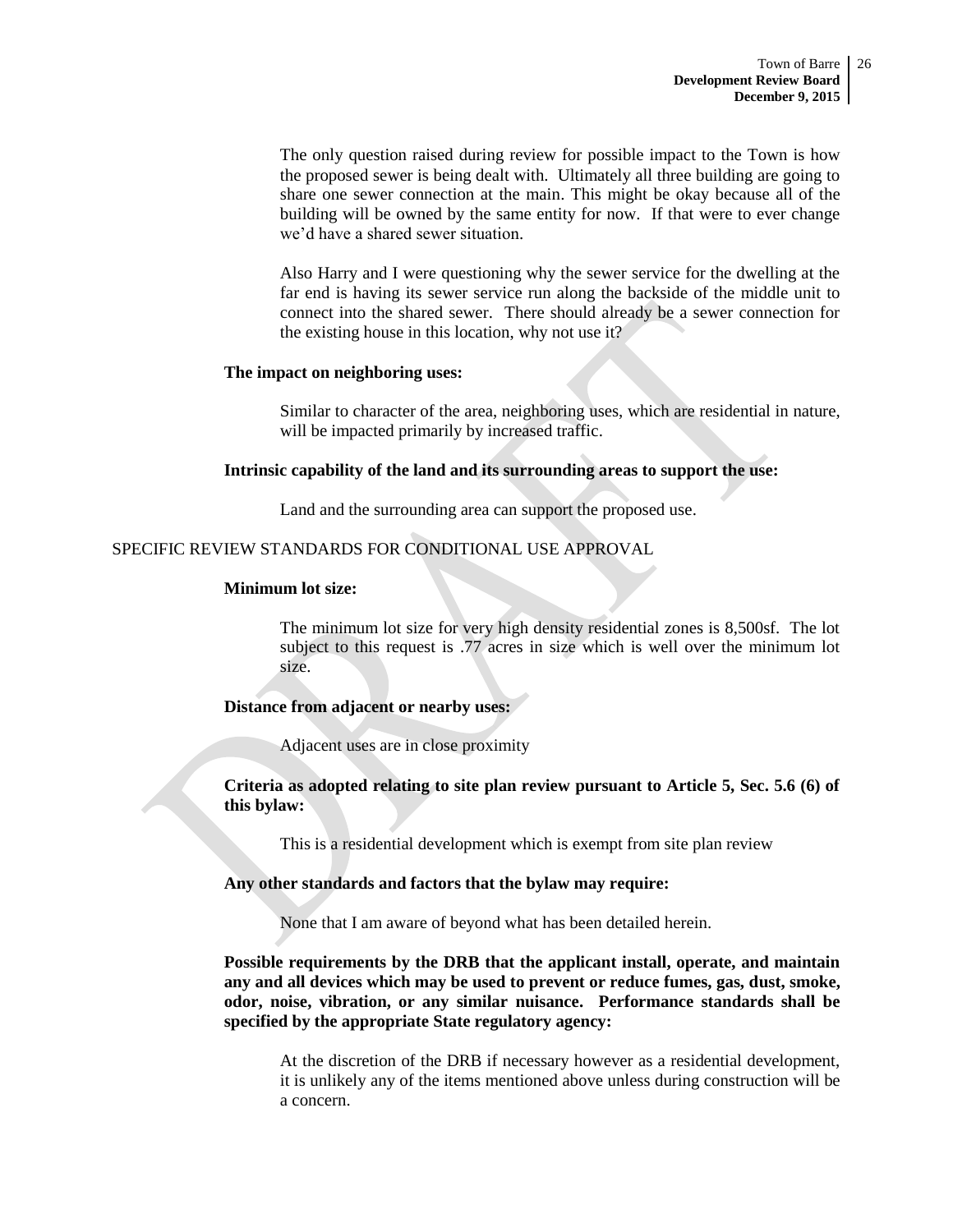## **Off-street parking requirements in accordance with standards outlined in Article 3, Sec. 3.9 of this bylaw:**

Barre Town's Zoning Bylaw, Article 3, section 3.9 requires that every dwelling have a minimum of two parking spaces. The plans show each of the three dwellings having two driveways each with two carports. Each unit will have access to the carport and one space behind it which results in there being sufficient parking to comply with the regulation.

## **Loading/unloading facilities:**

 $N/a$ 

## **REVIEW COMMENTS FROM HARRY HINRICHSEN, TOWN ENGINEER**

The primary concerns I have relate to drainage and sewer for the lot dealing with the 3 proposed new dwellings.

I believe the sewer service from the existing Unteidt residence could be used without reconfiguring the sewer to connect around behind the proposed building in the middle (Building 2). This could eliminate a difficult layout of the sewer as well as eliminate the need for several cleanouts.

I have reviewed the storm water run-off and feel the proposed layout will work for the project as presented.

The sewer line layout leaves a question as to the intent of the sewer line between Buildings 1 & 2. I don't believe the Town would be interested in taking over the manhole in the future however that could entire in the picture if the property were sold off as condominiums. This sewer line ownership detail needs to be addressed and clarified before the final plan is approved.

# **SUMMARY OF RECOMMENDATIONS & CONDITIONS:**

# **ADDITIONAL COMMENTS:**

Valsangiacomo recused / Hameline present

CV gave a summary of this item

Fecteau stated that the existing homes will be rented for about a year, with a new multi-family being constructed in the middle first.

Fecteau says the plan is to own the units.

Fred Thumm asked if the piping needs to be changed for the sewer; CV said the pipe in the street is capable.

Sanborn asked about lots coverage; Fecteau stated 32%, but will check with CV to make sure the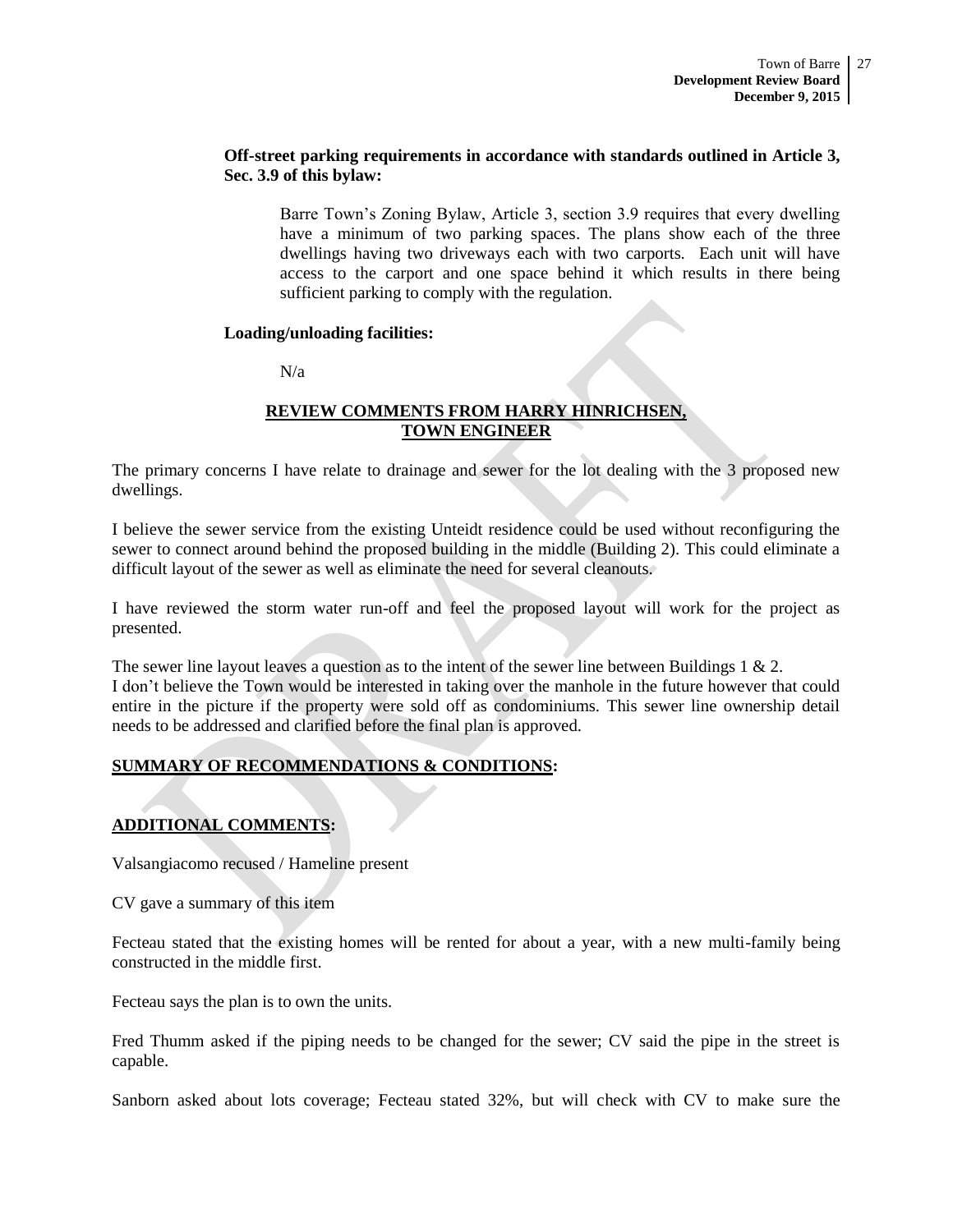threshold is being met.

# **MOTION & RECOMMENDATION:**

*On a motion by Reaves, seconded by Driscoll, the Development Review Board voted to approve the request by JDJ Development Company, Inc., for conditional use approval to allow 3 dwellings for multiple family dwellings with a total of 12 units (4 per dwelling) for property located at 33 & 39 Rudd Farm Road; Parcel ID 039/003.07 & 039/003.15; CUP-15000006*

## **DISCUSSION:**

\*Valsangiacomo is present on the board.

CONDITIONS Yes\_\_\_\_ No \_\_X\_\_ MOTION BY: REAVES SECOND BY: DRISCOLL

# **ROLL CALL:**

Mark Nicholson \_YES\_ Cedric Sanborn YES Shaun Driscoll YES Mark Reaves YES Greg Richards YES \*Jim Fecteau \_ \_ \*John Hameline YES

Charles Thygesen, Sr. <u>YES</u> Jon Valsangiacomo RECUSED

*\*Alternate Development Review Board Members*

# **J.** VARIANCES (WARNED PUBLIC HEARINGS)

# **K.** FLOOD HAZARD REVIEW

- **L.** APPEALS OF ZONING ADMINISTRATORS DECISIONS
- **M.** OTHER
- **N.** FOLLOW-UPS
- **O.** CORRESPONDENCE

STATE TOWN MISCELLANEOUS

- **P**. ROUNDTABLE
- **Q.** ADJOURN!

*On a motion by Valsangiacomo, seconded by Reaves, the Development Review Board voted to adjourn the meeting of December 9, 2015 at 9:05 p.m.*